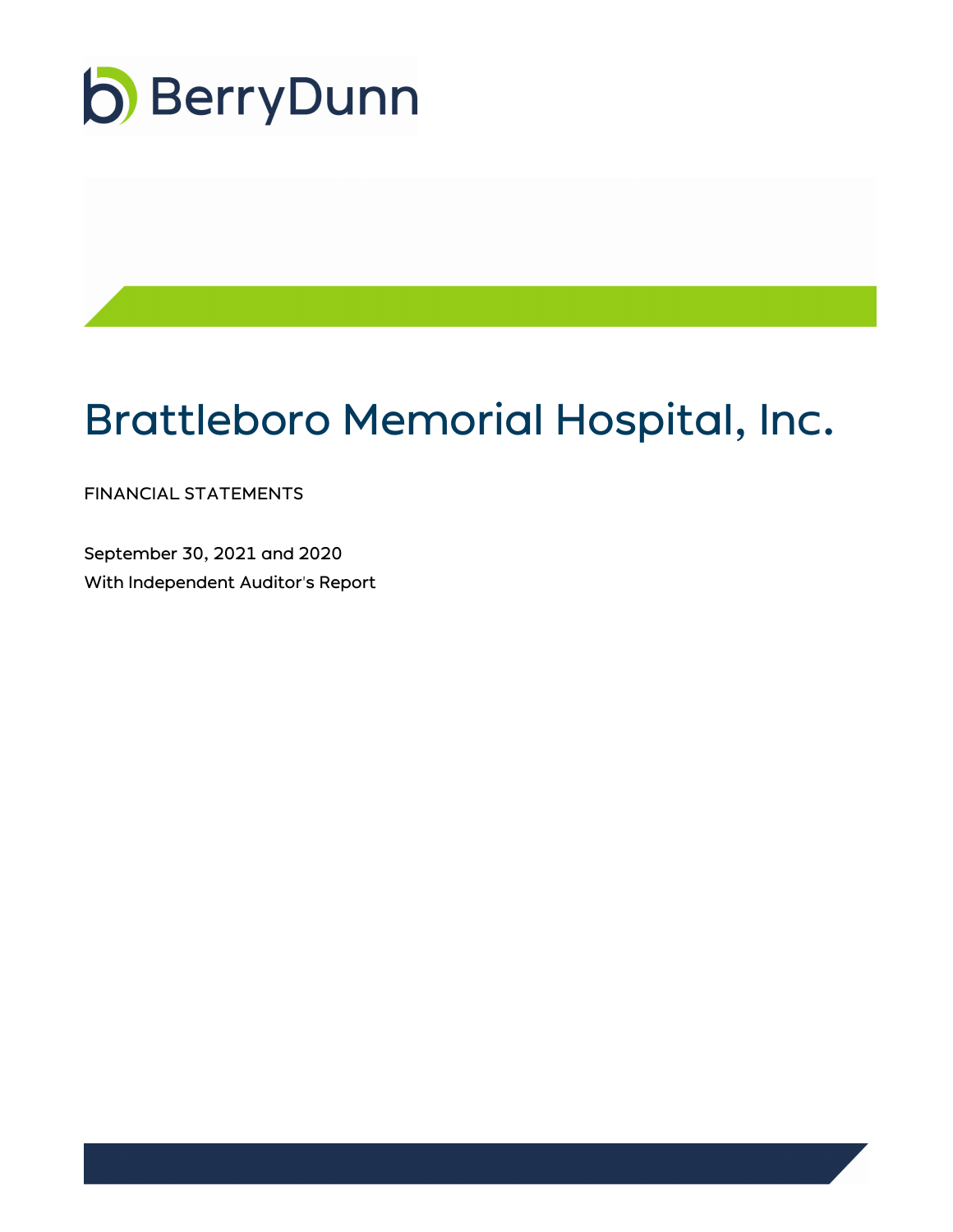# **September 30, 2021 and 2020**

# **TABLE OF CONTENTS**

# **Page(s)**

| Independent Auditor's Report               |        |
|--------------------------------------------|--------|
| <b>Balance Sheets</b>                      | 3      |
| <b>Statements of Operations</b>            | 4      |
| <b>Statements of Changes in Net Assets</b> | 5      |
| <b>Statements of Cash Flows</b>            | 6      |
| <b>Notes to Financial Statements</b>       | 7 - 26 |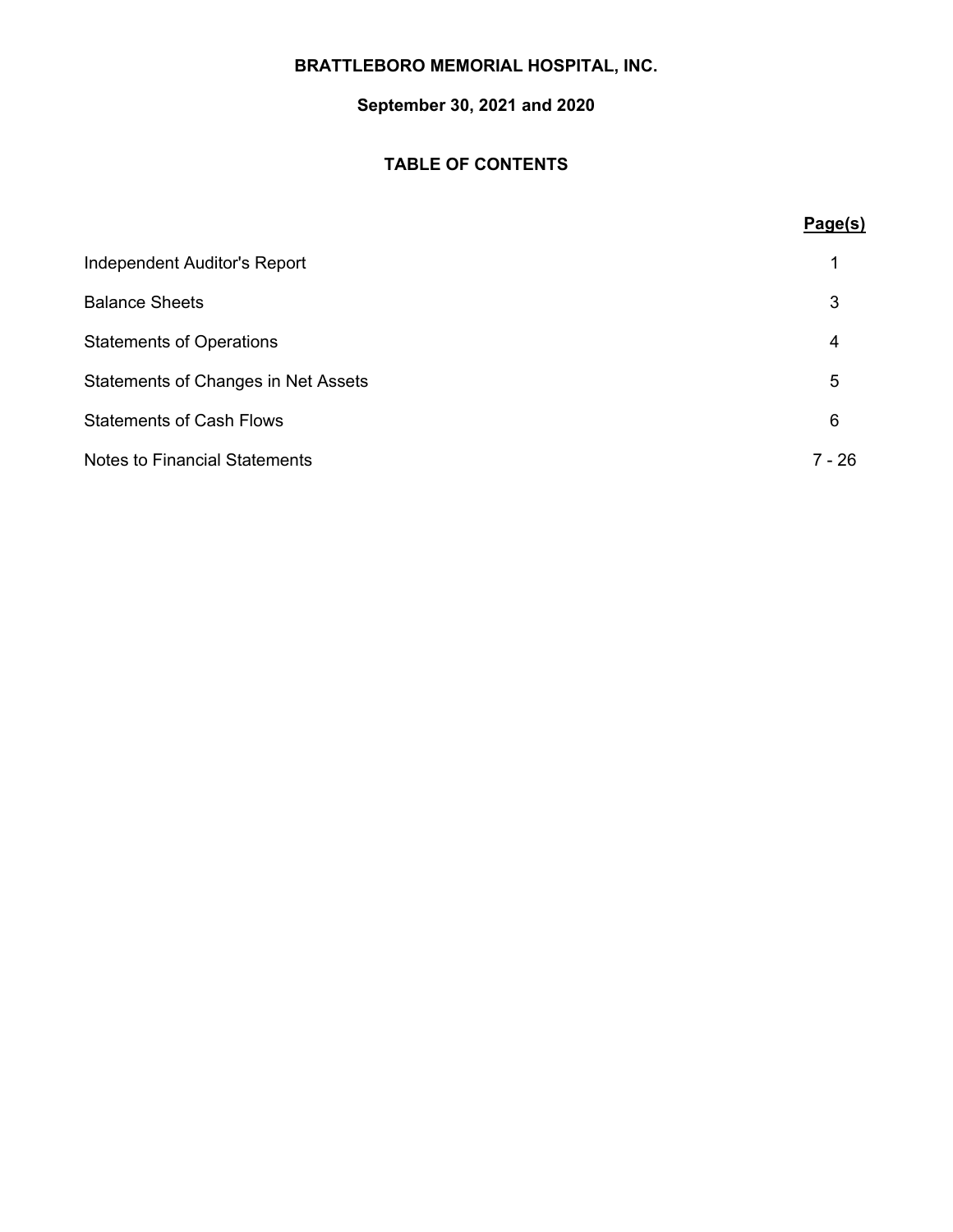

#### **INDEPENDENT AUDITOR'S REPORT**

Board of Directors Brattleboro Memorial Hospital, Inc.

We have audited the accompanying financial statements of Brattleboro Memorial Hospital, Inc. (Hospital), a Vermont not-for-profit corporation and wholly-controlled subsidiary of Southern Vermont Health Services Corporation (SVHSC), which comprise the balance sheets as of September 30, 2021 and 2020, and the related statements of operations, changes in net assets, and cash flows for the years then ended, and the related notes to the financial statements.

#### *Management's Responsibility for the Financial Statements*

Management is responsible for the preparation and fair presentation of these financial statements in accordance with U.S. generally accepted accounting principles; this includes the design, implementation and maintenance of internal control relevant to the preparation and fair presentation of financial statements that are free from material misstatement, whether due to fraud or error.

#### *Auditor's Responsibility*

Our responsibility is to express an opinion on these financial statements based on our audits. We conducted our audits in accordance with U.S. generally accepted auditing standards. Those standards require that we plan and perform the audit to obtain reasonable assurance about whether the financial statements are free from material misstatement.

An audit involves performing procedures to obtain audit evidence about the amounts and disclosures in the financial statements. The procedures selected depend on the auditor's judgment, including the assessment of the risks of material misstatement of the financial statements, whether due to fraud or error. In making those risk assessments, the auditor considers internal control relevant to the Hospital's preparation and fair presentation of the financial statements in order to design audit procedures that are appropriate in the circumstances, but not for the purpose of expressing an opinion on the effectiveness of the Hospital's internal control. Accordingly, we express no such opinion. An audit also includes evaluating the appropriateness of accounting policies used and the reasonableness of significant accounting estimates made by management, as well as evaluating the overall presentation of the financial statements.

We believe that the audit evidence we have obtained is sufficient and appropriate to provide a basis for our audit opinion.

#### *Opinion*

In our opinion, the financial statements referred to above present fairly, in all material respects, the financial position of the Hospital as of September 30, 2021 and 2020, and the results of its operations, changes in its net assets and its cash flows for the years then ended, in accordance with U.S. generally accepted accounting principles.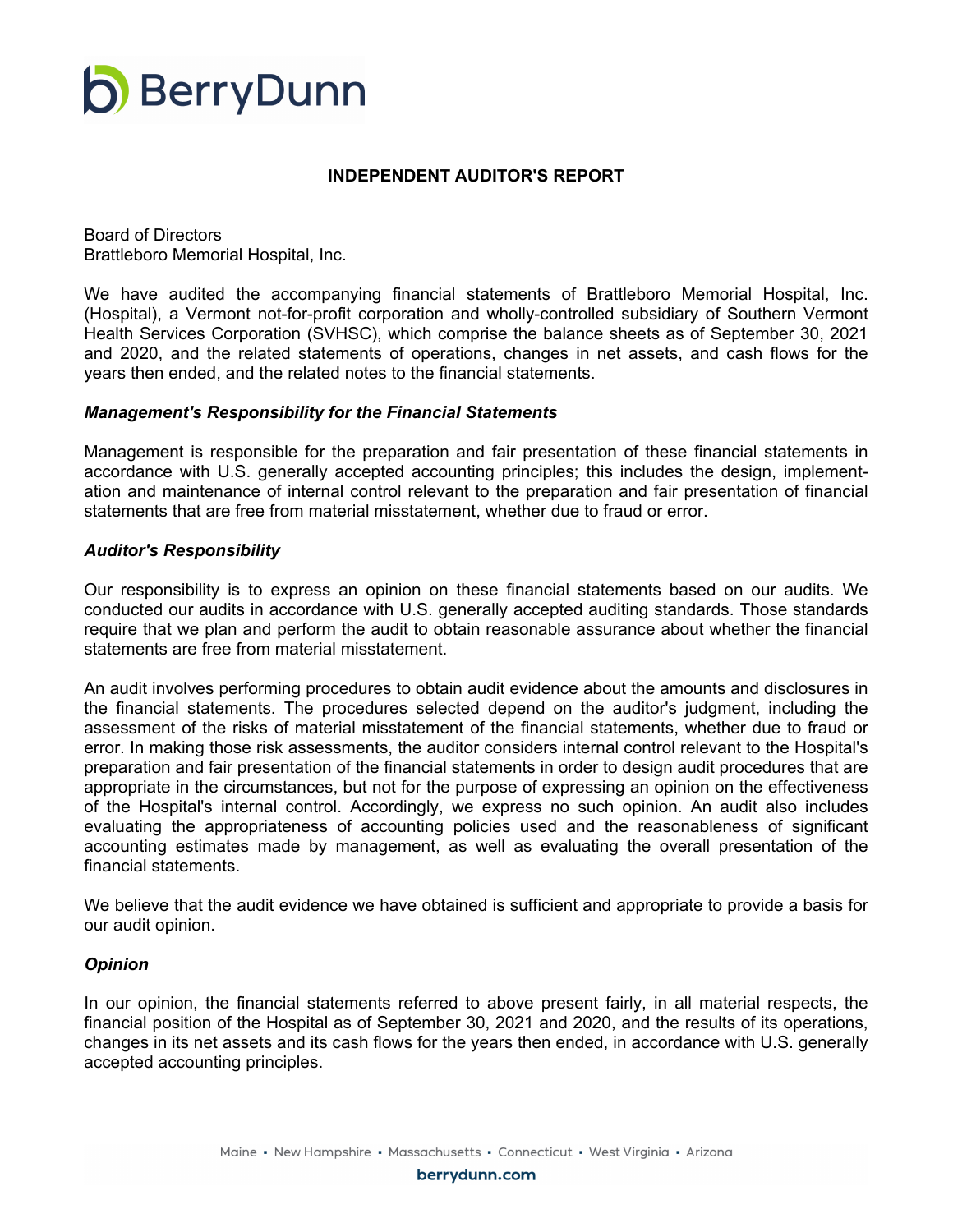Brattleboro Memorial Hospital, Inc. Page 2

# *Change in Accounting Principle*

As discussed in Note 1 to the financial statements, in 2021 the Hospital, adopted Financial Accounting Standards Board Accounting Standards Update No. 2014-09, *Revenues from Contracts with Customers (Topic 606)*, and related guidance. Our opinion is not modified with respect to this matter.

Manchester, New Hampshire January 26, 2022 Registration No. 92-0000278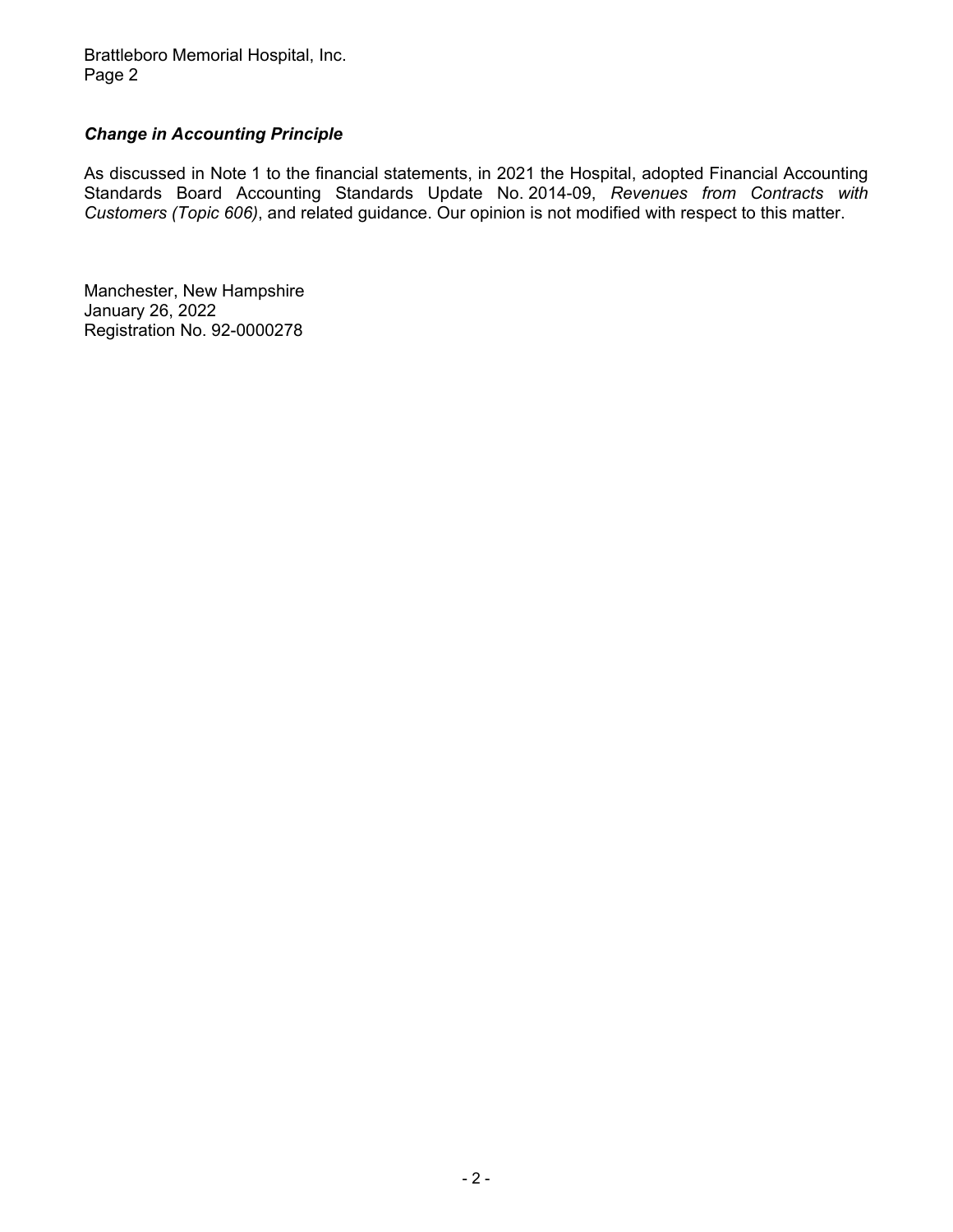# **Balance Sheets**

# **September 30, 2021 and 2020**

# **ASSETS**

|                                                                                                                                                                                  | 2021                                                            | 2020                                              |
|----------------------------------------------------------------------------------------------------------------------------------------------------------------------------------|-----------------------------------------------------------------|---------------------------------------------------|
| <b>Current assets</b><br>Cash and cash equivalents<br>Patient and other accounts receivable, net<br>Supplies inventory<br>Other current assets<br>Due from affiliate             | \$<br>5,505,198<br>15,993,509<br>2,323,849<br>524,828<br>95,173 | \$20,789,148<br>9,254,257<br>2,601,993<br>224,838 |
| <b>Total current assets</b>                                                                                                                                                      | 24,442,557                                                      | 32,870,236                                        |
| Assets limited as to use<br>Internally designated<br>Under bond agreement for capital acquisition<br>Other investments with donor restrictions<br>Total assets limited as to use | 36,493,220<br>10,326,766<br>54,632<br>46,874,618                | 31,448,042<br>10,311,792<br>52,154<br>41,811,988  |
| Interest in net assets of Southern Vermont Health<br>Services Corporation (SVHSC)                                                                                                | 1,009,420                                                       | 899,193                                           |
| Deferred system development costs, net                                                                                                                                           | 725,841                                                         | 1,238,100                                         |
| Property and equipment, net                                                                                                                                                      | 31,058,485                                                      | 24,264,714                                        |
| Total assets                                                                                                                                                                     | \$104,110,921                                                   | \$101,084,231                                     |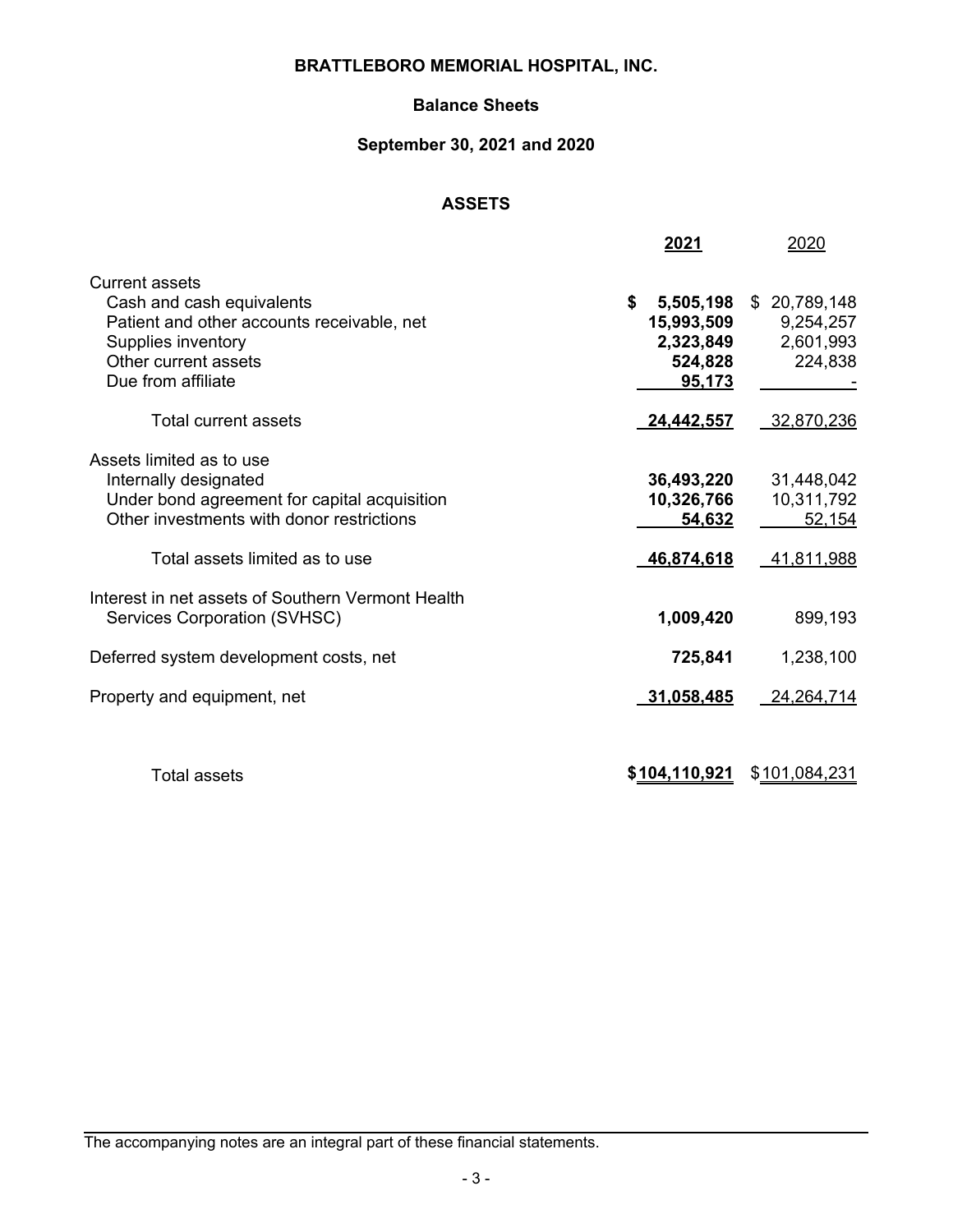# **LIABILITIES AND NET ASSETS**

|                                            | 2021          | 2020              |
|--------------------------------------------|---------------|-------------------|
| <b>Current liabilities</b>                 |               |                   |
| Current portion of long-term debt          | \$<br>997,328 | 975,403<br>- \$   |
| Accounts payable                           | 6,268,824     | 8,939,693         |
| Salaries, wages, and payroll taxes payable | 681,299       | 563,814           |
| Accrued retirement plan contribution       | 1,430,546     | 1,289,151         |
| Accrued compensated absences               | 3,030,784     | 2,787,721         |
| Other accrued expenses                     | 3,529,296     | 1,439,924         |
| Estimated third-party payor settlements    | 1,031,743     | 872,148           |
| Medicare accelerated payments              | 5,073,884     | 6,230,193         |
| Due to affiliate                           |               | 105,689           |
| <b>Total current liabilities</b>           | 22,043,704    | 23,203,736        |
| Long-term debt, less current portion       | 7,307,728     | 7,133,497         |
| Interest rate swap                         | 90,024        | 191,397           |
| <b>Total liabilities</b>                   | 29,441,456    | 30,528,630        |
| Net assets                                 |               |                   |
| Without donor restrictions                 | 73,605,412    | 69,604,253        |
| With donor restrictions                    | 1,064,053     | 951,348           |
|                                            |               |                   |
| Total net assets                           | 74,669,465    | <u>70,555,601</u> |
| Total liabilities and net assets           | \$104,110,921 | \$101,084,231     |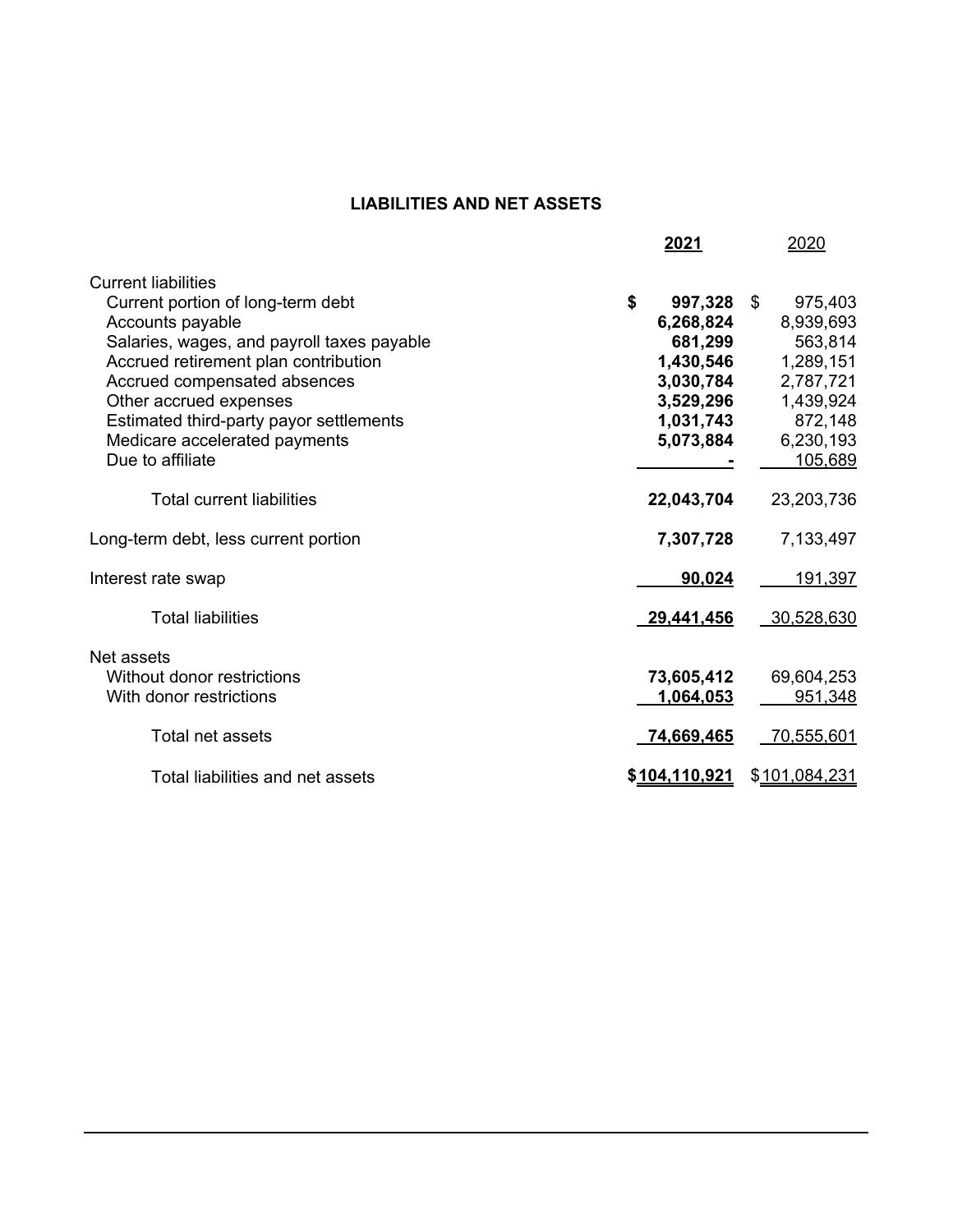# **Statements of Operations**

# **Years Ended September 30, 2021 and 2020**

|                                                                                                                         | 2021                     | 2020                       |
|-------------------------------------------------------------------------------------------------------------------------|--------------------------|----------------------------|
| Revenues, gains, and other support without donor restrictions<br>Patient service revenue (net of contractual allowances |                          |                            |
| and discounts)<br>Less provision for bad debts                                                                          | \$74,444,121             | \$ 63,339,864<br>2,185,137 |
| Net patient service revenue                                                                                             | 74,444,121               | 61,154,727                 |
| U.S. Department of Health and Human Services (HHS)<br>stimulus revenue                                                  |                          | 11,407,618                 |
| Fixed prospective revenue                                                                                               | 14,053,786               | 15,160,030                 |
| Other revenue                                                                                                           | 5,057,497                | 5,195,545                  |
| Total revenues, gains, and other support without                                                                        |                          |                            |
| donor restrictions                                                                                                      | 93,555,404               | 92,917,920                 |
| <b>Expenses</b>                                                                                                         |                          |                            |
| Salaries, wages, and benefits<br>Supplies and other                                                                     | 54,080,165<br>16,665,717 | 52,181,888<br>15,123,691   |
| <b>Contracted services</b>                                                                                              | 15,676,996               | 15,733,928                 |
| Depreciation and amortization                                                                                           | 3,904,162                | 4,216,370                  |
| Health care improvement tax                                                                                             | 4,680,807                | 5,006,382                  |
| Interest expense                                                                                                        | 146,042                  | 140,293                    |
| Total expenses                                                                                                          | 95,153,889               | 92,402,552                 |
| Operating (loss) income                                                                                                 | (1,598,485)              | 515,368                    |
| Nonoperating gains (losses)                                                                                             |                          |                            |
| Income from investments                                                                                                 | 1,256,838                | 636,724                    |
| Other nonoperating income                                                                                               | 235,814                  | 96,369                     |
| Unrealized gain (loss) on interest rate swap                                                                            | 101,373                  | (171, 807)                 |
| Change in net unrealized gains on investments                                                                           | 3,803,188                | 1,629,216                  |
| Nonoperating gains, net                                                                                                 | 5,397,213                | 2,190,502                  |
| Excess of revenues, gains, other support, and                                                                           |                          |                            |
| nonoperating gains (losses) over expenses                                                                               | 3,798,728                | 2,705,870                  |
| Net assets transferred from SVHSC for capital expenditures                                                              | 202,431                  | <u>7,005,419</u>           |
| Change in net assets without donor restrictions                                                                         | \$ 4,001,159             | \$ 9,711,289               |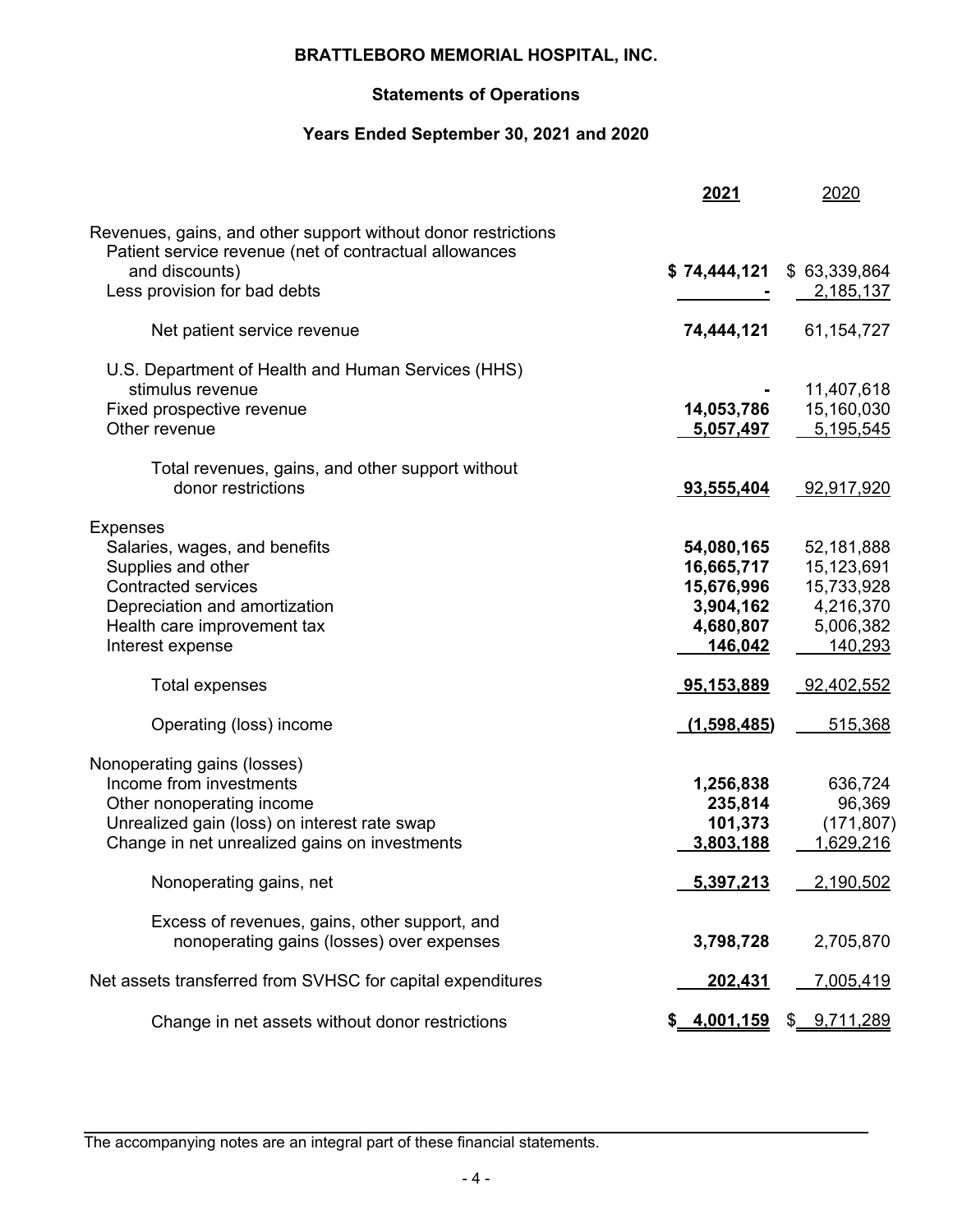# **Statements of Changes in Net Assets**

# **Years Ended September 30, 2021 and 2020**

|                                                                                                                                                                                                            | <b>Without Donor</b><br>Restrictions | <b>With Donor</b><br>Restrictions | Total                                       |
|------------------------------------------------------------------------------------------------------------------------------------------------------------------------------------------------------------|--------------------------------------|-----------------------------------|---------------------------------------------|
| Balances, October 1, 2019                                                                                                                                                                                  | 59,892,964<br>\$                     | \$ 942,491                        | \$60,835,455                                |
| Excess of revenues, gains, other support, and nonoperating<br>gains (losses) over expenses<br>Investment loss<br>Change in interest in SVHSC<br>Net assets transferred from SVHSC for capital acquisitions | 2,705,870<br>7,005,419               | (3,222)<br>12,079                 | 2,705,870<br>(3,222)<br>12,079<br>7,005,419 |
| Change in net assets                                                                                                                                                                                       | 9,711,289                            | 8,857                             | 9,720,146                                   |
| Balances, September 30, 2020                                                                                                                                                                               | 69,604,253                           | 951,348                           | 70,555,601                                  |
| Excess of revenues, gains, other support, and nonoperating<br>gains (losses) over expenses<br>Investment gain<br>Change in interest in SVHSC<br>Net assets transferred from SVHSC for capital acquisitions | 3,798,728<br>202,431                 | 2,478<br>110,227                  | 3,798,728<br>2,478<br>110,227<br>202,431    |
| Change in net assets                                                                                                                                                                                       | 4,001,159                            | 112,705                           | 4,113,864                                   |
| Balances, September 30, 2021                                                                                                                                                                               | 73,605,412                           | \$1,064,053                       | <u>74,669,465</u>                           |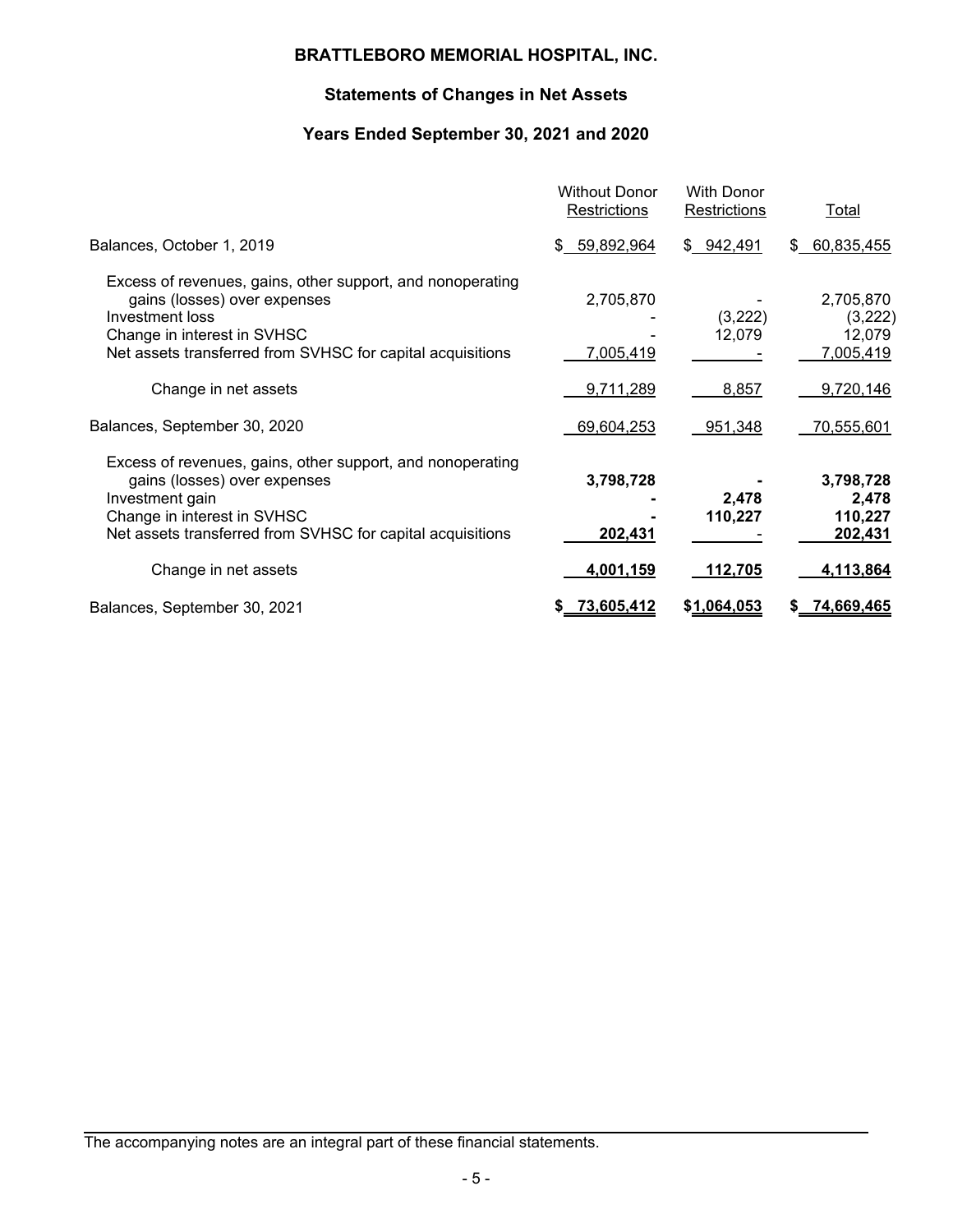#### **Statements of Cash Flows**

#### **Years Ended September 30, 2021 and 2020**

|                                                                              |    | <u> 2021</u>   | 2020             |
|------------------------------------------------------------------------------|----|----------------|------------------|
| Cash flows from operating activities                                         |    |                |                  |
| Change in net assets                                                         | \$ | 4,113,864      | \$<br>9,720,146  |
| Adjustments to reconcile change in net assets to net cash (used) provided by |    |                |                  |
| operating activities<br>Depreciation and amortization                        |    | 3,904,162      | 4,216,370        |
| Amortization of debt issuance costs, included in interest expense            |    | 22,518         | 21,408           |
| Provision for bad debts                                                      |    |                | 2,185,137        |
| Loss on sale of equipment                                                    |    | 911            |                  |
| Net realized gain on investments                                             |    | (972, 567)     | (182, 526)       |
| Net unrealized gain on investments                                           |    | (3,803,188)    | (1,629,216)      |
| Unrealized (gain) loss on interest rate swap                                 |    | (101, 373)     | 171,807          |
| Change in interest in net assets of SVHSC                                    |    | (110, 227)     | (12,079)         |
| Net assets transferred from SVHSC for capital acquisition                    |    | (202, 431)     | (7,005,419)      |
| Decrease (increase) in                                                       |    |                |                  |
| Patient and other accounts receivable, net                                   |    | (6,739,252)    | 842,510          |
| Supplies inventory                                                           |    | 278,144        | (160, 524)       |
| Other current assets                                                         |    | (299, 990)     | 1,488,485        |
| Due from affiliate                                                           |    | (95, 173)      |                  |
| Increase (decrease) in                                                       |    |                |                  |
| Accounts payable                                                             |    | (3,677,644)    | 4,527,502        |
| Accrued salaries, wages and benefits                                         |    | 360,548        | 543,667          |
| Due to affiliate                                                             |    | (105, 689)     | 51,880           |
| Deferred revenue                                                             |    |                | (1, 313)         |
| Other current liabilities                                                    |    | 2,230,767      | (1,487,875)      |
| Medicare accelerated payments                                                |    | (1, 156, 309)  | 6,230,193        |
| Estimated third-party payor settlements                                      |    | 159,595        | (277, 852)       |
| Net cash (used) provided by operating activities                             |    | (6, 193, 334)  | 19,242,301       |
|                                                                              |    |                |                  |
| Cash flows from investing activities                                         |    |                |                  |
| Purchase of property and equipment                                           |    | (9, 180, 710)  | (2,620,605)      |
| Proceeds from sale of equipment                                              |    | 900            |                  |
| Proceeds from the sale of investments                                        |    | 6,269,096      | 5,660,113        |
| Purchase of investments                                                      |    | (6,538,519)    | (2,392,490)      |
| Net cash (used) provided by investing activities                             |    | (9,449,233)    | 647,018          |
| Cash flows from financing activities                                         |    |                |                  |
| Additions to debt issuance costs                                             |    |                | (200,000)        |
| Net assets transferred from SVHSC for capital acquisition                    |    | 202,431        | 7,005,419        |
| Proceeds from issuance of long-term debt                                     |    | 1,153,724      | 1,869,713        |
| Repayments of long-term debt                                                 |    | (980, 086)     | (1,290,012)      |
| Net cash provided by financing activities                                    |    | 376,069        | 7,385,120        |
| Net (decrease) increase in cash and cash equivalents and restricted cash     |    | (15, 266, 498) | 27,274,439       |
| Cash and cash equivalents and restricted cash, beginning of year             |    | 31,153,094     | 3,878,655        |
|                                                                              |    | \$ 15,886,596  |                  |
| Cash and cash equivalents and restricted cash, end of year                   |    |                | \$ 31,153,094    |
| Breakdown of cash and cash equivalents and restricted cash, end of year:     |    |                |                  |
| Cash and cash equivalents                                                    | S  | 5,505,198      | \$<br>20,789,148 |
| Restricted cash included in assets limited as to use                         |    | 10,381,398     | 10,363,946       |
|                                                                              |    | 15,886,596     | \$ 31,153,094    |
| Supplementary disclosures of cash flow information:                          |    |                |                  |
| Cash paid for interest                                                       |    | 136,856        | \$<br>191,092    |
|                                                                              |    |                |                  |

Non-cash transactions:

At September 30, 2021 and 2020, there were \$1,609,379 and \$602,604 of construction-in-progress additions included in accounts payable, respectively.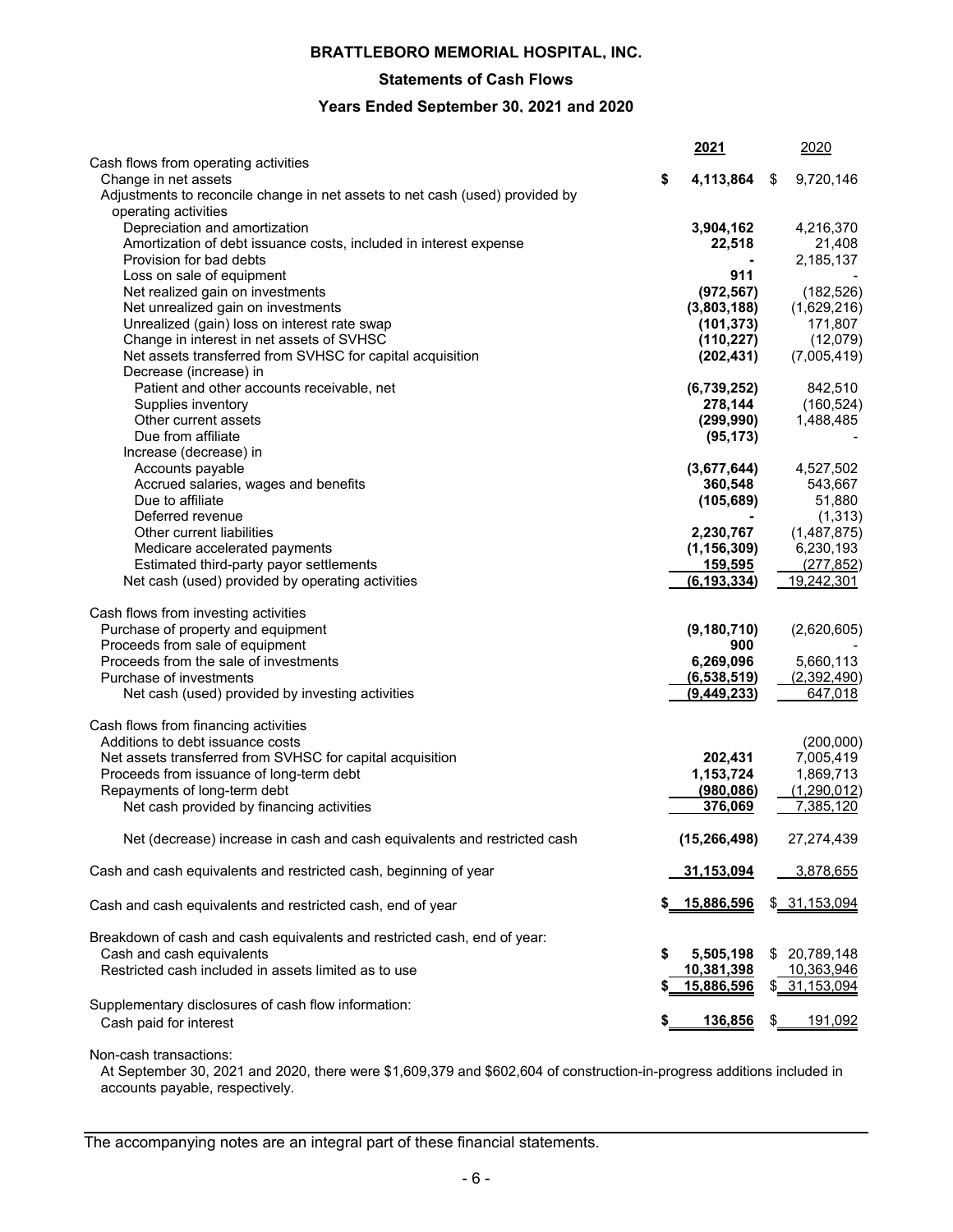# **Notes to Financial Statements**

## **September 30, 2021 and 2020**

#### **Nature of Business**

Brattleboro Memorial Hospital, Inc. (Hospital) is a Vermont not-for-profit hospital. SVHSC, a not-forprofit organization, is the sole corporate member of the Hospital. The Hospital is a provider of healthcare services with facilities in the Brattleboro, Vermont area.

#### **1. Summary of Significant Accounting Policies**

#### **Basis of Presentation**

Net assets and revenues, expenses, gains and losses are classified based on the existence or absence of donor-imposed restrictions in accordance with Financial Accounting Standards Board (FASB) Accounting Standards Codification (ASC) Topic 958, *Not-For-Profit Entities*. Under FASB ASC 958 and FASB ASC 954, *Health Care Entities*, all not-for-profit healthcare organizations are required to provide a balance sheet, a statement of operations, a statement of changes in net assets, and a statement of cash flows. FASB ASC 954 requires reporting amounts for an organization's total assets, liabilities, and net assets in a balance sheet; reporting the change in an organization's net assets in statements of operations and changes in net assets; and reporting the change in its cash and cash equivalents in a statement of cash flows, according to the following net asset classifications:

**Net assets without donor restrictions**: Net assets that are not subject to donor-imposed restrictions and may be expended for any purpose in performing the primary objectives of the Hospital. These net assets may be used at the discretion of the Hospital's management and the Board of Directors (Board).

**Net assets with donor restrictions**: Net assets subject to stipulations imposed by donors and grantors. Some donor restrictions are temporary in nature; those restrictions will be met by actions of the Hospital or by the passage of time. Other donor restrictions are perpetual in nature, whereby the donor has stipulated the funds be maintained in perpetuity.

Donor-restricted contributions are reported as increases in net assets with donor restrictions. When a restriction expires, net assets are reclassified from net assets with donor restrictions to net assets without donor restrictions in the statements of operations and changes in net assets.

#### **Use of Estimates**

The preparation of financial statements in conformity with U.S. generally accepted accounting principles (U.S. GAAP) requires management to make estimates and assumptions that affect the reported amounts of assets and liabilities and disclosure of contingent assets and liabilities at the date of the financial statements. Estimates also affect the reported amounts of revenues and expenses during the reporting period. Actual results could differ from those estimates.

#### **Newly Adopted Accounting Pronouncement**

In 2021, the Hospital adopted FASB Accounting Standards Update (ASU) No. 2014-09, *Revenue from Contracts with Customers (Topic 606)*, and related guidance, which supersedes accounting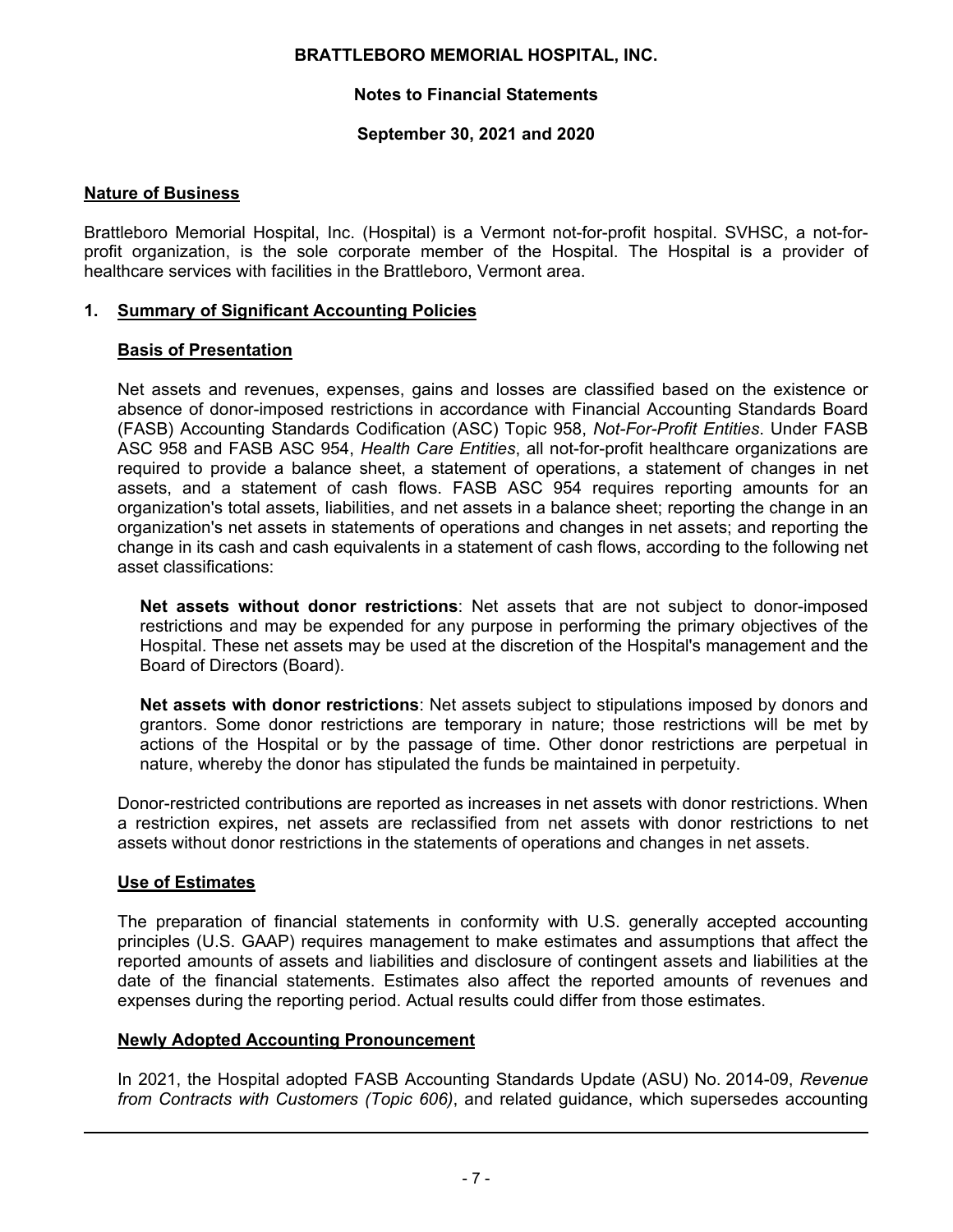# **Notes to Financial Statements**

#### **September 30, 2021 and 2020**

standards that previously existed under U.S. generally accepted accounting principles and provides a single revenue model to address revenue recognition to be applied by all companies. Under the new standard, companies recognize revenue when a customer obtains control of promised goods or services in an amount that reflects the consideration to which the company expects to be entitled in exchange for those goods and services. ASU No. 2014-09 also requires companies to disclose additional information, including the nature, amount, timing, and uncertainty of revenue and cash flows arising from contracts with customers. The Hospital adopted this ASU for the year ended September 30, 2021 and elected the modified retrospective method; therefore, the financial statements and related notes have been presented accordingly.

## **Cash and Cash Equivalents**

Cash and cash equivalents are held in either demand deposit or highly liquid savings deposit accounts.

## **Revenue Recognition and Accounts Receivable**

Patient service revenue is reported at the amount that reflects the consideration to which the Hospital expects to be entitled in exchange for providing patient care. These amounts are due from patients, third-party payors (including health insurers and government programs), and others and includes variable consideration for retroactive revenue adjustments due to settlement of audits, reviews, and investigations. Generally, the Hospital bills the patients and third-party payors several days after the services are performed or the patient is discharged from the hospital. Revenue is recognized as performance obligations are satisfied.

The Hospital has elected the practical expedient allowed under FASB ASC 606-10-32-18 and does not adjust the promised amount of consideration from patients and third-party payors for the effects of a significant financing component due to the Hospital's expectation that the period between the time the service is provided to a patient and the time that the patient or a third-party payor pays for that service will be one year or less. However, the Hospital does in certain instances enter into payment agreements with patients that allow payments in excess of one year. For those cases, the financing component is not deemed to be significant to the contract.

Performance obligations are determined based on the nature of the services provided by the Hospital. Revenue for performance obligations satisfied over time is recognized based on actual charges incurred in relation to total expected (or actual) charges. The Hospital believes that this method provides a faithful depiction of the transfer of services over the term of the performance obligation based on the inputs needed to satisfy the obligation. Generally, performance obligations satisfied over time relate to patients in hospitals receiving inpatient acute care services or patients receiving services in outpatient centers. The Hospital measures the performance obligation from admission into the hospital or the commencement of an outpatient service to the point when it is no longer required to provide services to that patient, which is generally at the time of discharge or completion of the outpatient services. Revenue from performance obligations satisfied at a point in time is generally recognized when the goods are provided to patients and customers in a retail setting (for example, cafeteria) and the Hospital does not believe it is required to provide additional goods or services related to that sale.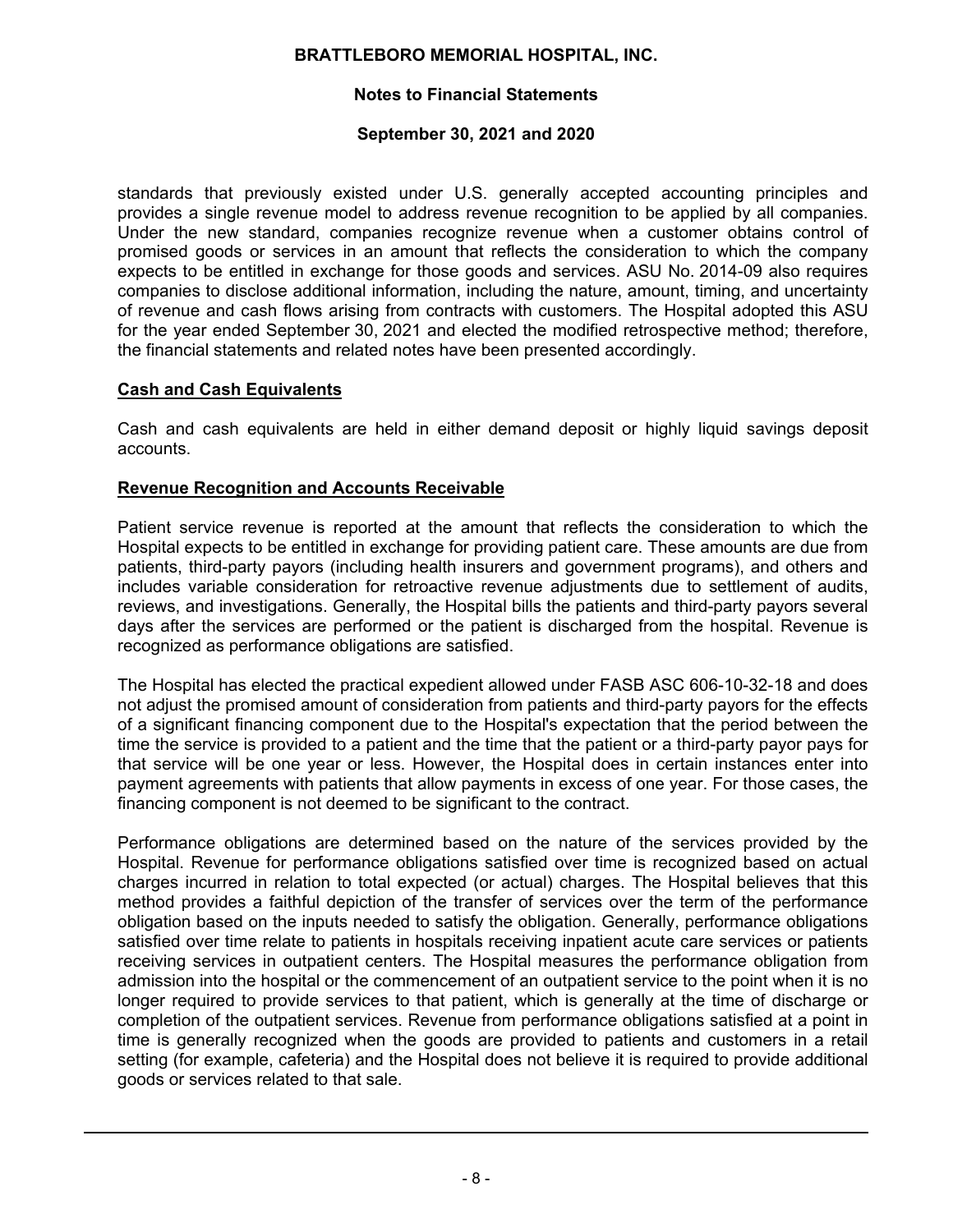# **Notes to Financial Statements**

#### **September 30, 2021 and 2020**

Because all of its performance obligations relate to contracts with a duration of less than one year, the Hospital has elected to apply the optional exemption provided in FASB ASC 606-10-50-14 (a) and, therefore, is not required to disclose the aggregate amount of the transaction price allocated to performance obligations that are unsatisfied or partially unsatisfied at the end of the reporting period. The unsatisfied or partially unsatisfied performance obligations referred to above are primarily related to inpatient acute care services at the end of the reporting period. The performance obligations for these contracts are generally completed when the patients are discharged, which generally occurs within days or weeks of the end of the reporting period.

The Hospital determines the transaction price based on standard charges for goods and services provided, reduced by contractual adjustments provided to third-party payors, discounts provided to uninsured patients in accordance with the Hospital's policy, and implicit price concessions provided to uninsured patients. The Hospital determines its estimates of contractual adjustments and discounts based on contractual agreements, its discount policies, and historical experience. The Hospital determines its estimate of implicit price concessions based on its historical collection experience with this class of patients and records these as a direct reduction to net patient service revenue. Management continually reviews the contractual estimation process to consider and incorporate updates to laws and regulations and changes in commercial contractual terms resulting from contract negotiations and renewals.

Patient accounts receivable are stated at the amount management expects to collect from outstanding balances. Management provides for probable uncollectible amounts through a charge to operations and a credit to a valuation allowance based on its assessment of individual accounts and historical adjustments. Balances that are still outstanding after management has used reasonable collection efforts are written off through a charge to the valuation allowance and a credit to patient accounts receivable.

The Hospital has agreements with third-party reimbursing agencies that provide for payments at amounts different from its established rates. A summary of the payment arrangements with major third-party reimbursing entities follows:

#### Medicare

Inpatient acute care services and outpatient services rendered to Medicare program beneficiaries are paid at prospectively determined rates. These rates vary according to a patient classification system that is based on clinical, diagnostic and other factors. The Hospital's Medicare cost reports have been audited by the Medicare fiscal intermediary through September 30, 2018.

## Medicaid

Inpatient and outpatient services rendered to Medicaid program beneficiaries are reimbursed at prospectively-determined rates. These rates vary according to a patient classification system that is based on clinical, diagnostic and other factors and are not subject to retroactive adjustment.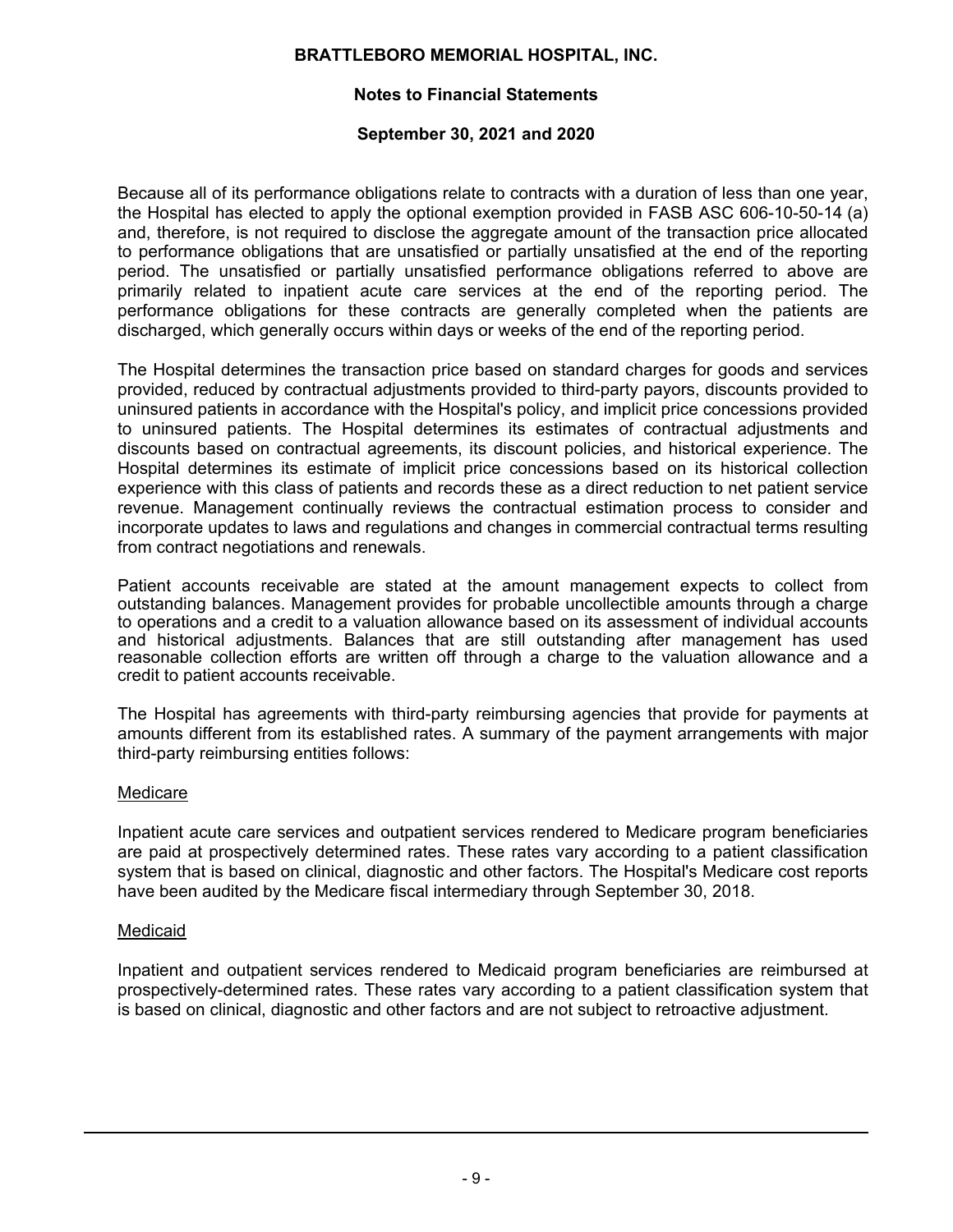# **Notes to Financial Statements**

## **September 30, 2021 and 2020**

#### Other Arrangements

The Hospital has also entered into payment agreements with certain commercial insurance carriers, health maintenance organizations and preferred provider organizations. The basis for payment to the Hospital under these agreements includes prospectively-determined rates per discharge, discounts from established charges and prospectively-determined daily rates.

Laws and regulations governing the Medicare and Medicaid programs are extremely complex and subject to interpretation. As a result of investigations by governmental agencies, various healthcare organizations have received requests for information and notices regarding alleged noncompliance with those laws and regulations, which, in some instances, have resulted in organizations entering into significant settlement agreements. Compliance with such laws and regulations may also be subject to future government review and interpretation as well as significant regulatory action, including fines, penalties, and potential exclusion from the related programs. There can be no assurance that regulatory authorities will not challenge the Hospital's compliance with these laws and regulations, and it is not possible to determine the impact (if any) such claims or penalties would have upon the Hospital. In addition, the contracts the Hospital has with commercial and other payors also provide for retroactive audit and review of claims.

Settlements with third-party payors for retroactive revenue adjustments due to audits, reviews or investigations are considered variable consideration and are included in the determination of the estimated transaction price for providing patient care. These settlements are estimated based on the terms of the payment agreement with the payor, correspondence from the payor and the Hospital's historical settlement activity, including a determination it is probable that a significant reversal in the amount of cumulative revenue recognized will not occur when the uncertainty associated with the retroactive adjustment is subsequently resolved. Estimated settlements are adjusted in future periods as adjustments become known (that is, new information becomes available), or as years are settled or are no longer subject to such audits, reviews, and investigations. Adjustments arising from changes in transaction price in 2021 and 2020 decreased and increased net patient service revenue by approximately \$956,000 and \$1,059,000, respectively.

Consistent with the Hospital's mission, care is provided to patients regardless of their ability to pay. Therefore, the Hospital has determined it has provided implicit price concessions to uninsured patients and other uninsured balances (for example, copays and deductibles). The implicit price concessions included in estimating the transaction price represents the difference between amounts billed to patients and the amounts the Hospital expects to collect based on its collection history with those patients.

Patients who meet the Hospital's criteria for charity care are provided care without charge or at amounts less than established rates. Such amounts determined to qualify as charity care are not reported as revenue. The Hospital's charity care program is designed to assist those patients who are either uninsured, underinsured or have limited financial resources that impact their ability to fully pay for their hospital care. Before completing an application for charity care, patients are first asked to investigate whether or not they may be eligible for Medicare, Medicaid, Veteran's Benefits or other governmental or public assistance programs.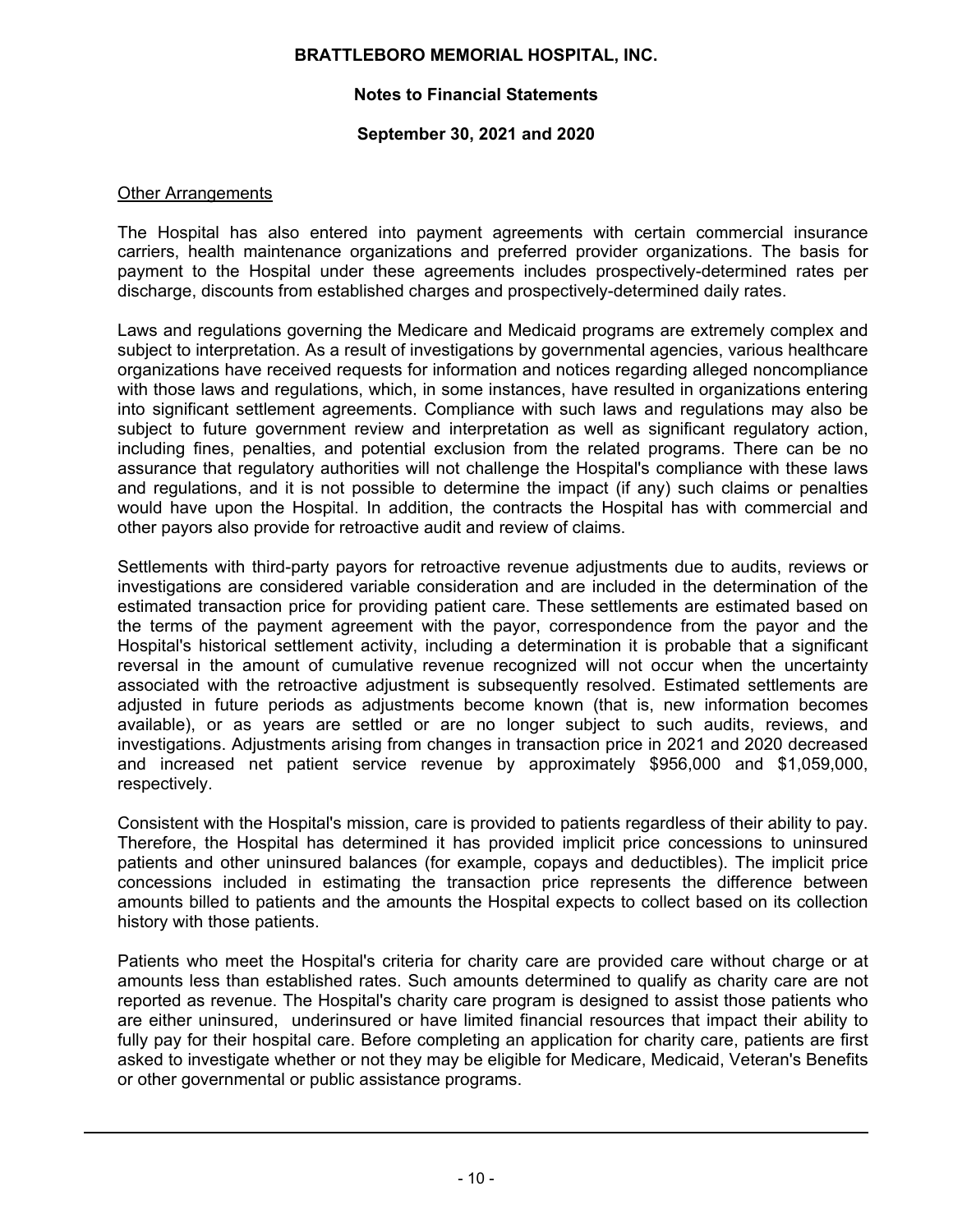# **Notes to Financial Statements**

#### **September 30, 2021 and 2020**

The Hospital's qualifications for charity care are as follows:

- Charity care is limited to medically necessary services. Patients receiving certain elective services, such as those considered cosmetic, investigational or experimental, are expected to make payment arrangements in advance, as these types of services are not covered by the charity care program.
- The patient's family income must be at or below 300% of the current Federal Poverty Income Guidelines for their applicable family size.

The Hospital maintains records to identify and monitor the level of charity care it provides. These records include the amount of charges foregone for services and supplies furnished under its charity care policy, the estimated cost of those services and supplies and equivalent service statistics. The following information measures the level of the charity care provided during the years ended September 30:

|                                                                            | 2021      | 2020                |
|----------------------------------------------------------------------------|-----------|---------------------|
| Charges foregone, based on established rates                               | 778,000   | \$2,546,000         |
| Estimated costs and expenses incurred to provide charity care <sup>1</sup> | 380,000   | \$ <u>1,364,000</u> |
| Equivalent percentage of charity care services to all services             | $0.40 \%$ | <u>__1.48</u> %     |

<sup>1</sup> The cost estimate is based on an overall cost to charge ratio applied to charges written-off as charity care.

Generally, patients who are covered by third-party payors are responsible for related deductibles and coinsurance, which vary in amount. The Hospital also provides services to uninsured patients and offers those uninsured patients a discount, either by policy or law, from standard charges. The Hospital estimates the transaction price for patients with deductibles and coinsurance and from those who are uninsured based on historical experience and current market conditions. The initial estimate of the transaction price is determined by reducing the standard charge by any contractual adjustments, discounts, and implicit price concessions based on historical collection experience. Subsequent changes to the estimate of the transaction price are generally recorded as adjustments to patient service revenue in the period of the change. Subsequent changes that are determined to be the result of an adverse change in the patient's ability to pay are recorded as bad debt expense.

The Hospital has determined that the nature, amount, timing, and uncertainty of revenue and cash flows are affected by the following factors:

- Payors (for example, Medicare, Medicaid, managed care or other insurance, patient) have different reimbursement and payment methodologies;
- Length of the patient's service or episode of care;
- Method of reimbursement (fee for service or fixed prospective payment); and
- Hospital's program that provided the service.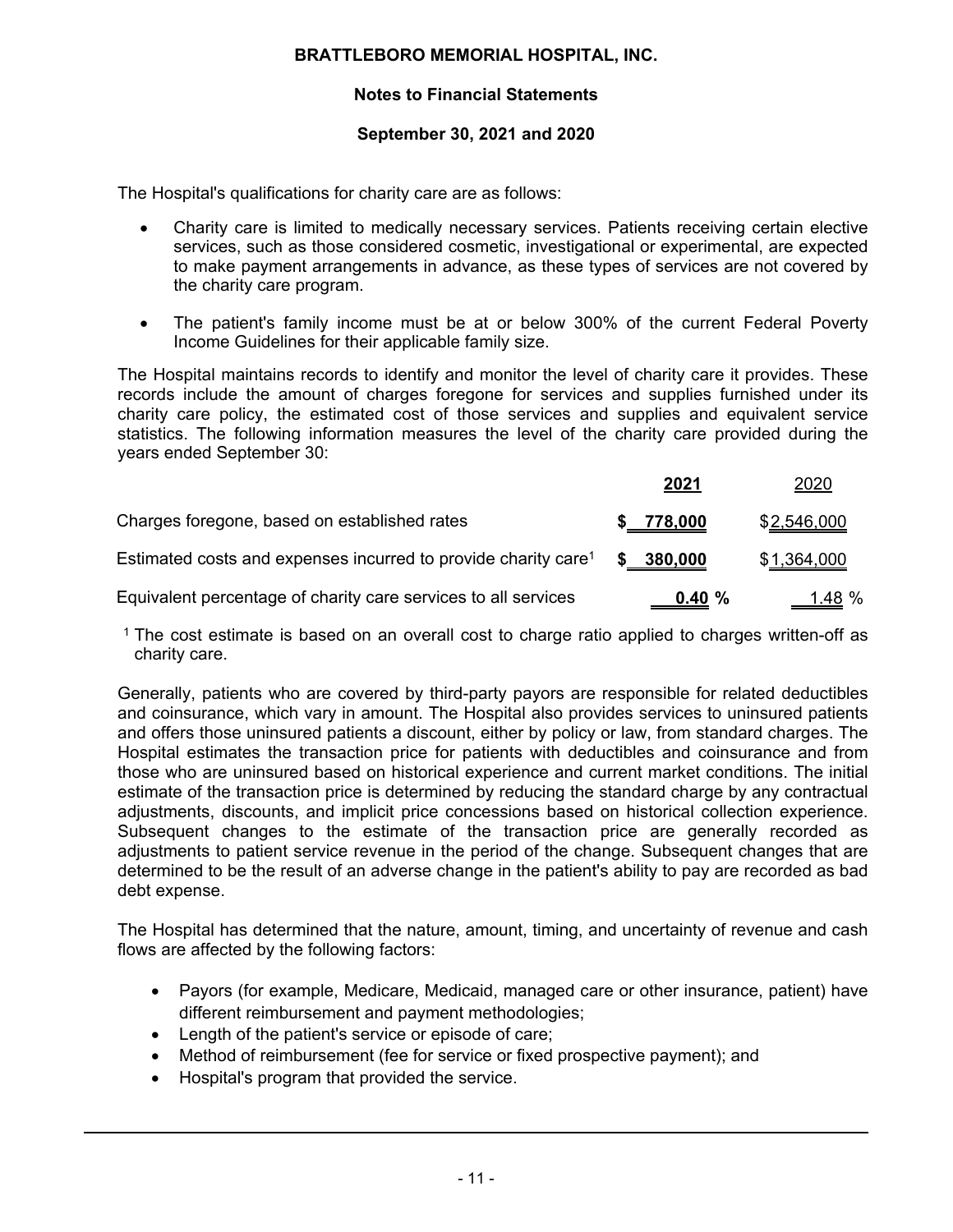# **Notes to Financial Statements**

#### **September 30, 2021 and 2020**

For the years ended September 30, 2021 and 2020, the Hospital determined any revenue recognized from goods and services that transfer to the customer at a point in time is not material to the financial statements.

#### **Supplies Inventory**

Supplies inventory is carried at the lower of cost (determined by the first-in, first-out method) or net realizable value.

#### **Investments and Investment Income**

Investments in equity securities with readily determinable fair values and all investments in debt securities are measured at fair value in the balance sheets. Investment income or loss (including realized and unrealized gains and losses on investments, interest, and dividends) is included in the excess of revenues, gains, other support, and nonoperating gains (losses) over expenses unless the income or loss is restricted by donor or law.

Investments are exposed to various risks, such as interest rate, credit, and overall market volatility. As such, it is reasonably possible that changes in the values of investments will occur in the near term and that such changes could materially affect the amounts reported in the balance sheets.

The Hospital has elected the fair value option in FASB ASC 825, *Financial Instruments*, relative to its investments to simplify the presentation of all investment performance activity from investments without donor restrictions within the nonoperating gains (losses) section of the statements of operations.

## **Assets Limited as to Use**

Assets limited as to use primarily consist of assets held by trustees under indenture agreements and designated assets set aside by the Hospital's Board, over which the Board retains control and which it may, at its discretion, subsequently use for other purposes.

## **Donor-Restricted Gifts**

Unconditional promises to give cash and other assets are reported at fair value at the date the promise is received. Conditional promises to give and indications of intentions to give are reported at fair value at the date the gift is received and the conditions are met. The gifts are reported as support with donor restrictions if they are received with donor stipulations that limit the use of the donated assets. When a donor restriction expires, that is, when a stipulated time restriction ends or purpose restriction is accomplished, the net assets with donor restrictions are reclassified as net assets without donor restrictions and reported in the statements of operations as net assets released from restrictions. Donor-restricted contributions whose restrictions are met within the same year as received are reported as contributions without donor restrictions in the accompanying financial statements.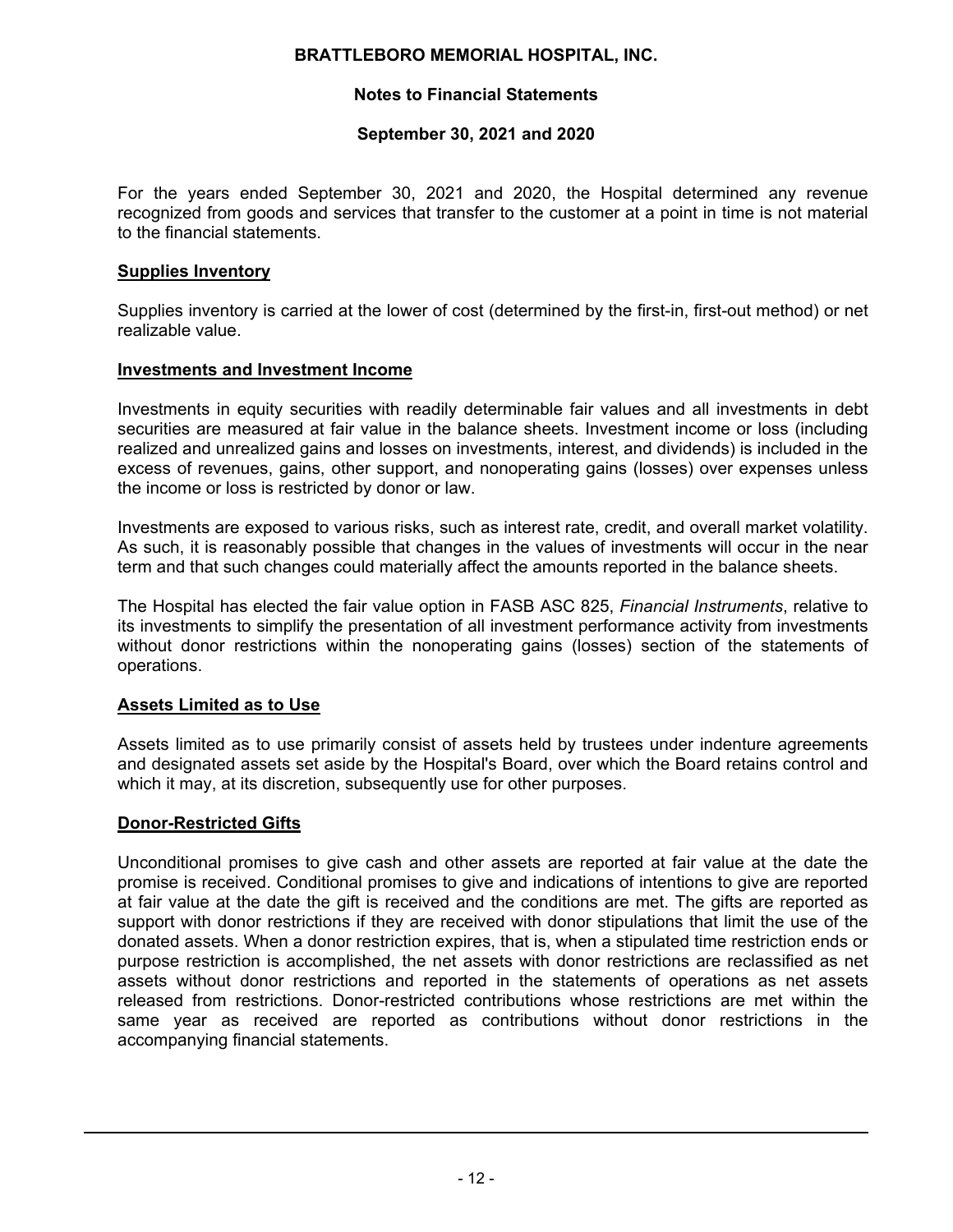# **Notes to Financial Statements**

## **September 30, 2021 and 2020**

# **Property and Equipment**

Property and equipment acquisitions are recorded at cost, or if contributed, at fair market value determined at the date of donation. Depreciation is provided over the estimated useful life of each class of depreciable asset and is computed using the straight-line method. Interest cost incurred on borrowed funds during the period of construction of capital assets is capitalized as a component of the cost of acquiring those assets.

Gifts of long-lived assets such as land, buildings, or equipment are reported as support without donor restrictions, and are excluded from the excess of revenues, gains, other support, and nonoperating gains (losses) over expenses, unless explicit donor stipulations specify how the donated assets must be used. Gifts of long-lived assets with explicit restrictions that specify how the assets are to be used and gifts of cash or other assets that must be used to acquire long-lived assets are reported as support with donor restrictions. Absent explicit donor stipulations about how long-lived assets must be maintained, expirations of donor restrictions are reported when the donated or acquired long-lived assets are placed in service.

#### **Coronavirus Aid, Relief, and Economic Security Act (CARES Act) Provider Relief Stimulus Funds**

The CARES Act provided funds to eligible healthcare providers to prevent, prepare for and respond to the Coronavirus Disease (COVID-19). The funds were appropriated to reimburse healthcare providers for healthcare related expenses or lost revenues that are attributable to COVID-19. The CARES Act provides the U.S. Department of Health and Human Services (HHS) with discretion to operate the program and determine the reporting requirements. During 2020, the Hospital received \$11,407,618 of HHS Provider Relief Stimulus Funds (Funds) and attested to the receipt of the Funds and agreement with the associated terms and conditions. The Hospital has chosen to follow the conditional contribution model for the Funds. At September 30, 2020, the Hospital recognized \$11,407,618 of the Funds in HHS stimulus revenue in the statements of operations. Management believes the conditions on which the Funds depend were substantially met. Management believes the position taken is a reasonable interpretation of the rules currently available. Due to the complexity of the reporting requirements and the continued issuance of clarifying guidance, there is at least a reasonable possibility the amount of income recognized related to the lost revenues and qualifying expenses may change by a material amount. Any difference between amounts previously estimated and amounts subsequently determined to be recoverable or payable will be included in income in the year that such amounts become known.

In response to the COVID-19 pandemic, the Center for Medicare and Medicaid Services (CMS) made available an accelerated and advance payment program to Medicare providers. The Hospital received \$6,230,193 of accelerated advanced payments during 2020. Under the program, CMS will begin recouping payment from claims payments one year from the date the respective advances were made to the Hospital.

## **Interest Rate Swap**

The Hospital uses an interest rate swap contract to mitigate the cash flow exposure of interest rate movements on variable-rate debt. The Hospital has adopted FASB ASC 815, *Derivatives and Hedging*, to account for its interest rate swap contract. The interest rate swap contract has not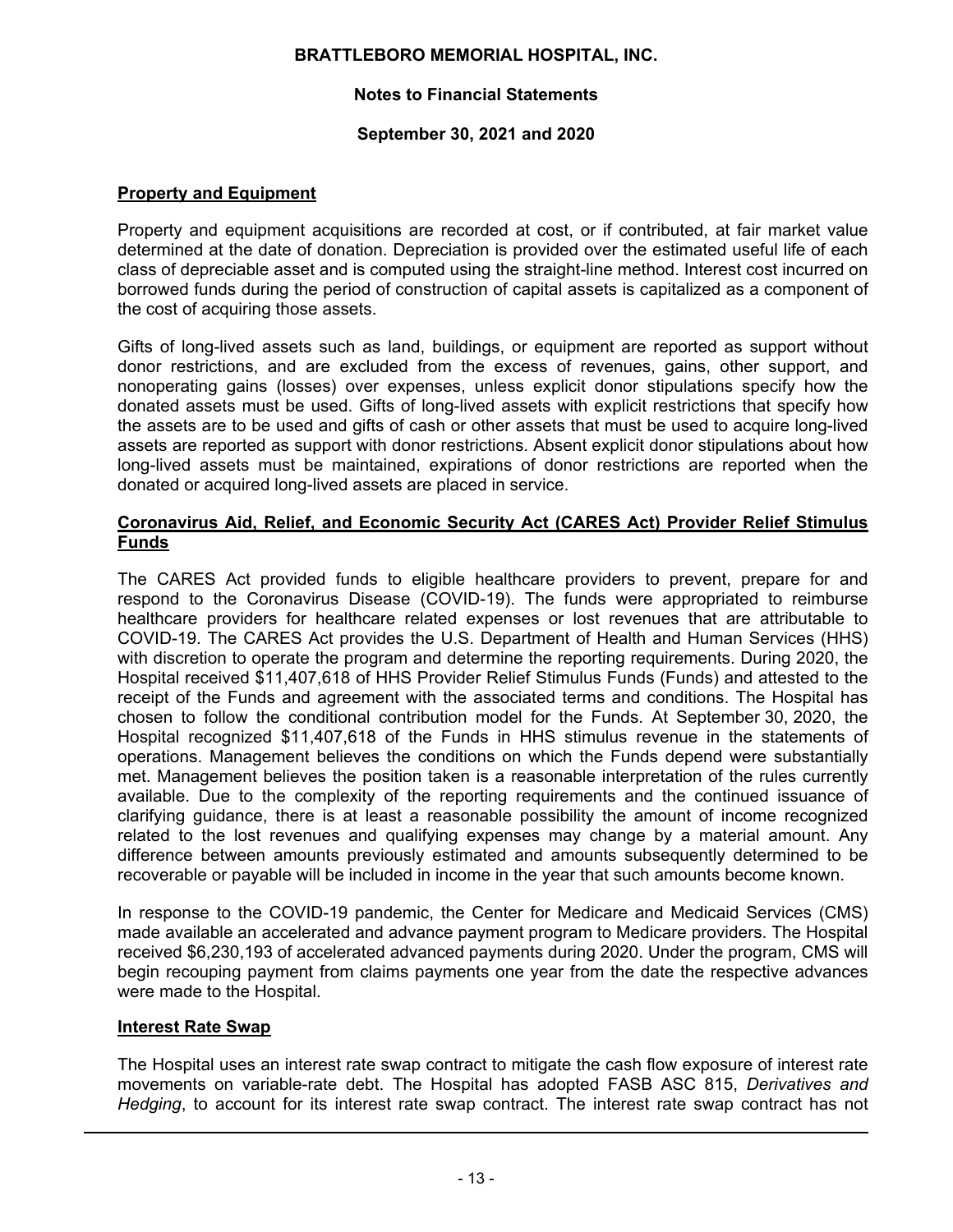## **Notes to Financial Statements**

## **September 30, 2021 and 2020**

been designated as a cash flow hedge and thus changes in fair value are included within nonoperating gains (losses).

## **Fixed Prospective Revenue**

The Hospital is a participant in OneCare Vermont, LLC, a statewide Accountable Care Organization (ACO). Beginning January 1, 2018, Hospital entered into a risk-bearing arrangement by participating in the Medicare Next Generation Model. Under both the Medicare Next Generation Model program and the Vermont Medicaid program, the Hospital receives monthly fixed prospective payments for services provided to attributed members. The ACO is responsible for both the cost and quality of care for each attributed member. This is true whether that person uses little or no care or whether they require services consistently throughout the year. The Hospital recognizes its share of annual contract settlements as an increase or decrease in fixed prospective revenue.

## **Employee Fringe Benefits**

The Hospital has an "earned time" plan which provides benefits to employees for paid leave hours. Under this plan, each employee earns paid leave for each period worked. These hours of paid leave may be used for vacations, holidays, or illnesses. Hours earned, but not used, are vested with the employee. The Hospital accrues a liability for such paid leave as it is earned. The earned time plan does not cover any contracted employees.

#### **Excess of Revenues, Gains, Other Support, and Nonoperating Gains (Losses) Over Expenses**

The statements of operations include excess of revenues, gains, other support, and nonoperating gains (losses) over expenses. Changes in net assets without donor restrictions which are excluded from this measure, consistent with industry practice, include permanent transfers of assets to and from affiliates for other than goods and services, and contributions of long-lived assets (including assets acquired using contributions which by donor restriction were to be used for the purpose of acquiring such assets).

#### **Income Taxes**

The Hospital is a not-for-profit corporation as described in Section 501(c)(3) of the Internal Revenue Code and is exempt from federal income taxes on related income.

#### **Subsequent Events**

For purposes of the preparation of these financial statements in conformity with GAAP, management has considered transactions or events occurring through January 26, 2022, the date the financial statements were available to be issued

In November and December 2021, the Hospital received approximately \$2.2 million and \$1.7 million from the American Rescue Plan Rural Payment distribution and the Provider Relief Fund Phase 4 General distribution, respectively, administered by the Health Resources and Services Administration.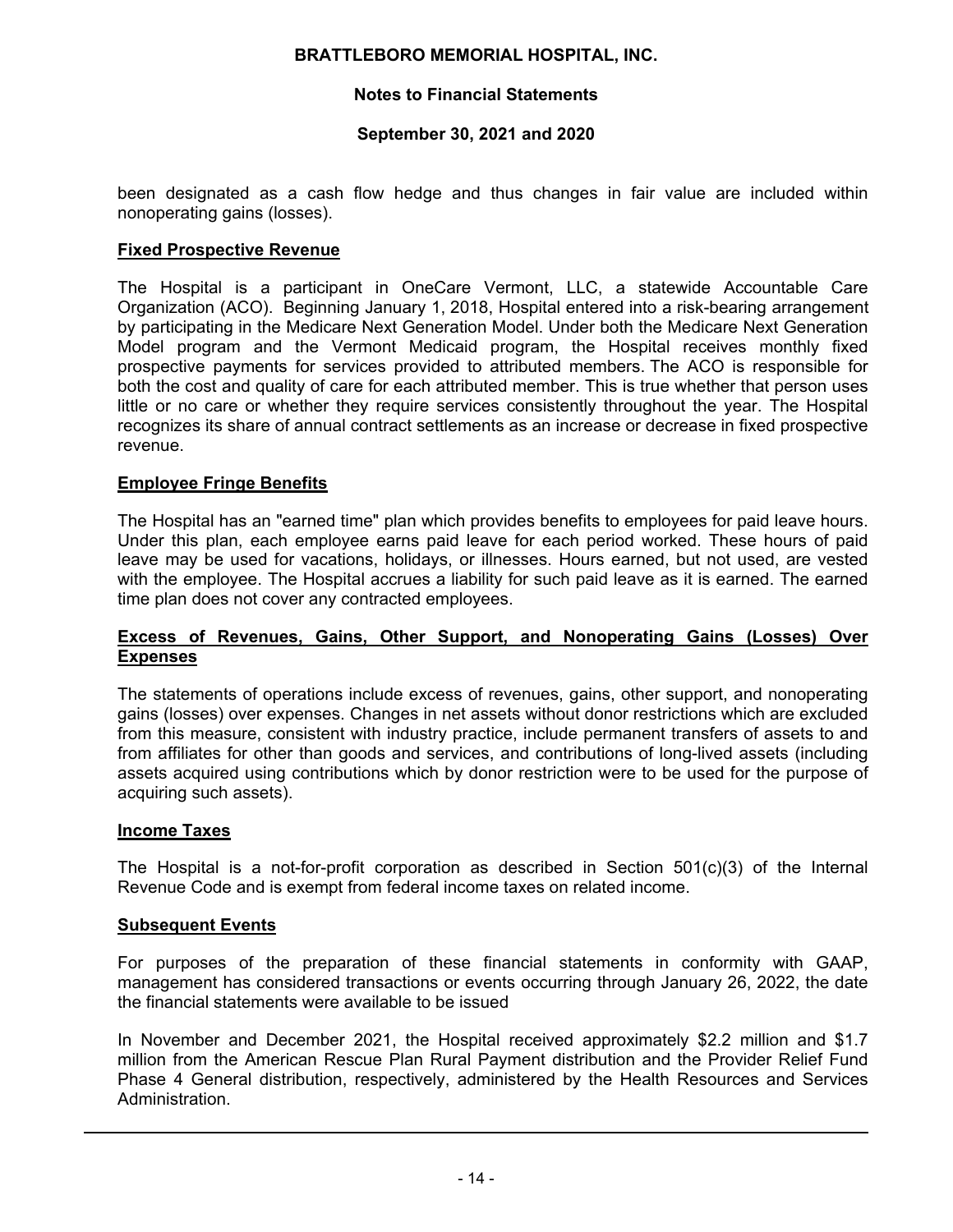# **Notes to Financial Statements**

# **September 30, 2021 and 2020**

# **2. Net Patient Service Revenue**

Net patient service revenue consisted of the following for the years ended September 30:

|                                                                          | 2021                   | 2020                     |
|--------------------------------------------------------------------------|------------------------|--------------------------|
| Gross patient service revenue                                            | 195,054,997            | 172,517,298              |
| Less contractual allowances<br>Less charity care                         | 119,833,061<br>777,815 | 106,631,715<br>2,545,719 |
|                                                                          | 120,610,876            | 109,177,434              |
| Patient service revenue (net of contractual<br>allowances and discounts) | 74,444,121             | 63,339,864               |
| Less provision for bad debts                                             |                        | 2,185,137                |
| Net patient service revenue                                              | 74,444,121             | 61,154,727               |

The Hospital has agreements with CMS (Medicare) and the State of Vermont Department of Health and Human Services (Medicaid) that provide for payments at amounts different from their established rates. Revenue from the Medicare and Medicaid programs accounted for approximately 48% and 50% of the Hospital's net patient service revenue for the years ended September 30, 2021 and 2020, respectively.

Each performance obligation is separately identifiable from other promises in the customer contract. As the performance obligations are met (i.e., room, board, ancillary services, level of care), revenue is recognized based upon the allocated transaction price. The transaction price is allocated to separate performance obligations based upon the relative standalone selling price. In instances where management determines there are multiple performance obligations across multiple months, the transaction price is allocated by applying an estimated implicit and explicit rate to gross charges based on the separate performance obligations.

In assessing collectibility, the Hospital has elected the portfolio approach. This portfolio approach is being used as the Hospital has a large volume of similar contracts with similar classes of customers. The Hospital reasonably expects that the effect of applying a portfolio approach to a group of contracts would not differ materially from considering each contract separately. Management's judgment to group the contracts by portfolio is based on the payment behavior expected in each portfolio category. As a result, aggregating all of the contracts (which are at the patient level) by the particular payor or group of payors, will result in the recognition of the same amount of revenue as applying the analysis at the individual patient level.

As disclosed in Note 1 to these financial statements, the Hospital adopted ASU No. 2014-09 and related guidance for the year ended September 30, 2021, electing to use the modified retrospective method. Accordingly, amounts in the comparative period have not been restated and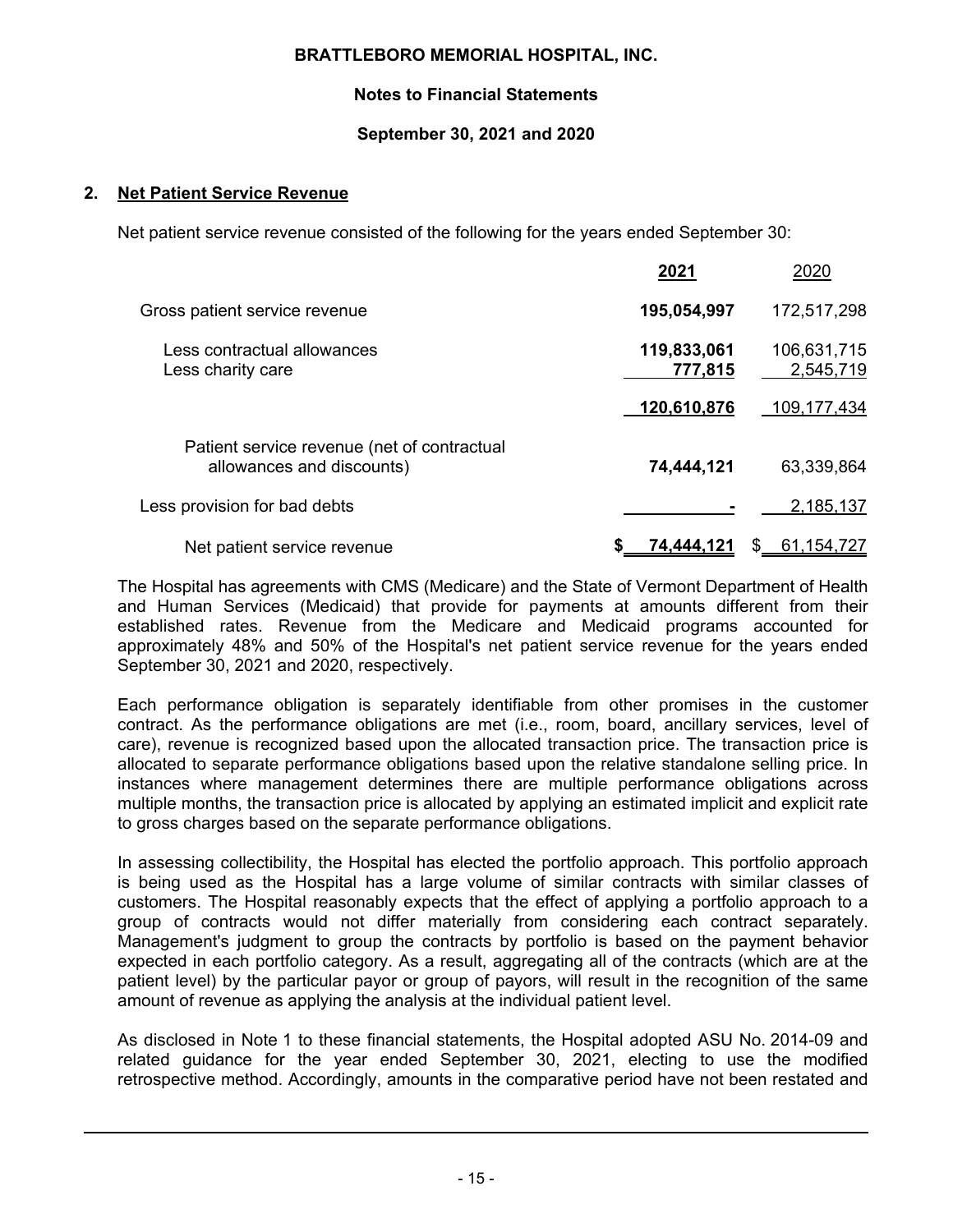# **Notes to Financial Statements**

## **September 30, 2021 and 2020**

continue to be reported under the accounting standards in effect for that year. The impact of adoption on the statement of operations for the year ended September 30, 2021 follows:

|                                              | <b>Balance</b> |                    |           |
|----------------------------------------------|----------------|--------------------|-----------|
|                                              | As             | <b>Without ASC</b> | Effect of |
|                                              | Reported       | 606 Adoption       | Change    |
| Net patient service revenue before provision |                |                    |           |
| for doubtful accounts                        |                | \$77,273,520       |           |
| Less: Provision for doubtful accounts        |                | 2,829,399          |           |
| Net patient service revenue                  | \$74,444,121   | \$74,444,121       |           |

Net patient service revenue recognized for the years ended September 30, 2021 and 2020 from these major payors is as follows:

|                                               | 2021       | 2020                                      |
|-----------------------------------------------|------------|-------------------------------------------|
| Medicare and Medicaid<br>Commercial and other | 35,945,826 | $$35,952,058$ $$30,393,461$<br>28,859,132 |
| Self-pay                                      | 2,546,237  | 1,902,134                                 |
| Total                                         |            | $$74,444,121$ $$61,154,727$               |

#### **3. Availability and Liquidity of Financial Assets**

The Hospital has working capital of \$2,398,853 and \$9,666,500 at September 30, 2021 and 2020, respectively, and average days (based on normal expenditures) cash and cash equivalents on hand of 22 and 86 at September 30, 2021 and 2020, respectively.

The Hospital's goal is to maintain financial assets to meet 30 days of operating expenses (\$7,499,978 and \$7,248,179 at September 30, 2021 and 2020, respectively) and to provide for a reasonable amount of liquidity to meet unexpected needs of the Hospital. The annual operating budget is determined with the goal of generating sufficient net patient service revenue and cash flows to allow the Hospital to be sustainable to support its mission and vision while also adhering to the annual budget parameters mandated by State of Vermont's Green Mountain Care Board.

Financial assets and liquidity resources available within one year for general expenditure, such as operating expenses, scheduled principal payments on debt, and capital construction costs not financed with debt, were as follows as of September 30:

|                                                                                           |    | 2021                          | 2020                                 |
|-------------------------------------------------------------------------------------------|----|-------------------------------|--------------------------------------|
| Cash and cash equivalents<br>Patient and other accounts receivable, net                   | S. | 13,762,509                    | 5,505,198 \$ 20,789,148<br>9,254,257 |
| Financial assets available to meet cash needs for<br>general expenditures within one year |    | $$ 19,267,707$ $$ 30,043,405$ |                                      |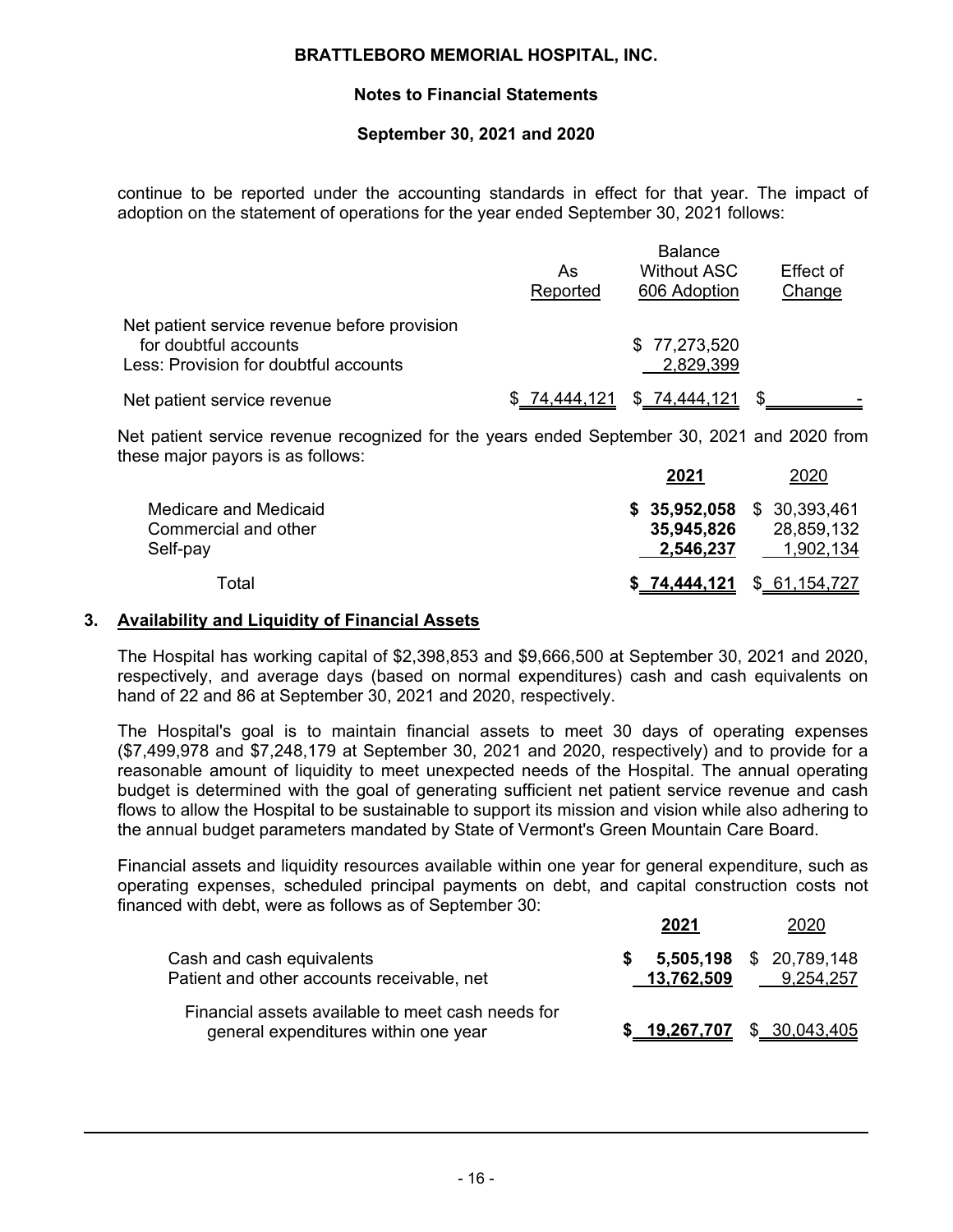# **Notes to Financial Statements**

#### **September 30, 2021 and 2020**

At September 30, 2021 and 2020, cash and cash equivalents included \$5,073,884 and \$6,230,193, respectively, specifically related to the receipt of Medicare Accelerated Payments. This represented 20 and 26, respectively, days of cash and cash equivalents on hand.

The Hospital has assets limited as to use of \$36,493,220 and \$31,448,042 at September 30, 2021 and 2020, respectively, that are designated assets set aside by the Board primarily for future capital improvements. These assets limited as to use are not available for general expenditure within the next year; however, the internally designated amounts could be made available, if necessary.

#### **4. Supplies Inventory**

**5. Investments**

The major classes of supplies inventory consisted of the following as of September 30:

| 2021                    |                              | 2020                                                                    |
|-------------------------|------------------------------|-------------------------------------------------------------------------|
| \$<br>94,523<br>211,048 | - \$                         | 254,414<br>1,533,585<br>482,491<br>110,521<br>220,982                   |
|                         | \$.                          | <u>2,601,993</u>                                                        |
|                         |                              |                                                                         |
| <u>2021</u>             |                              | 2020                                                                    |
| \$<br>10,099,165        |                              | \$12,363,198<br>10,369,655<br>8,213,652<br>501,537                      |
|                         |                              | \$31,448,042                                                            |
|                         |                              | \$ 10,311,792                                                           |
| \$<br><u>54,632</u>     | \$                           | <u>52,154</u>                                                           |
|                         | \$36,493,220<br>\$10,326,766 | 372,979<br>1,248,589<br>396,710<br>2,323,849<br>9,499,570<br>16,894,485 |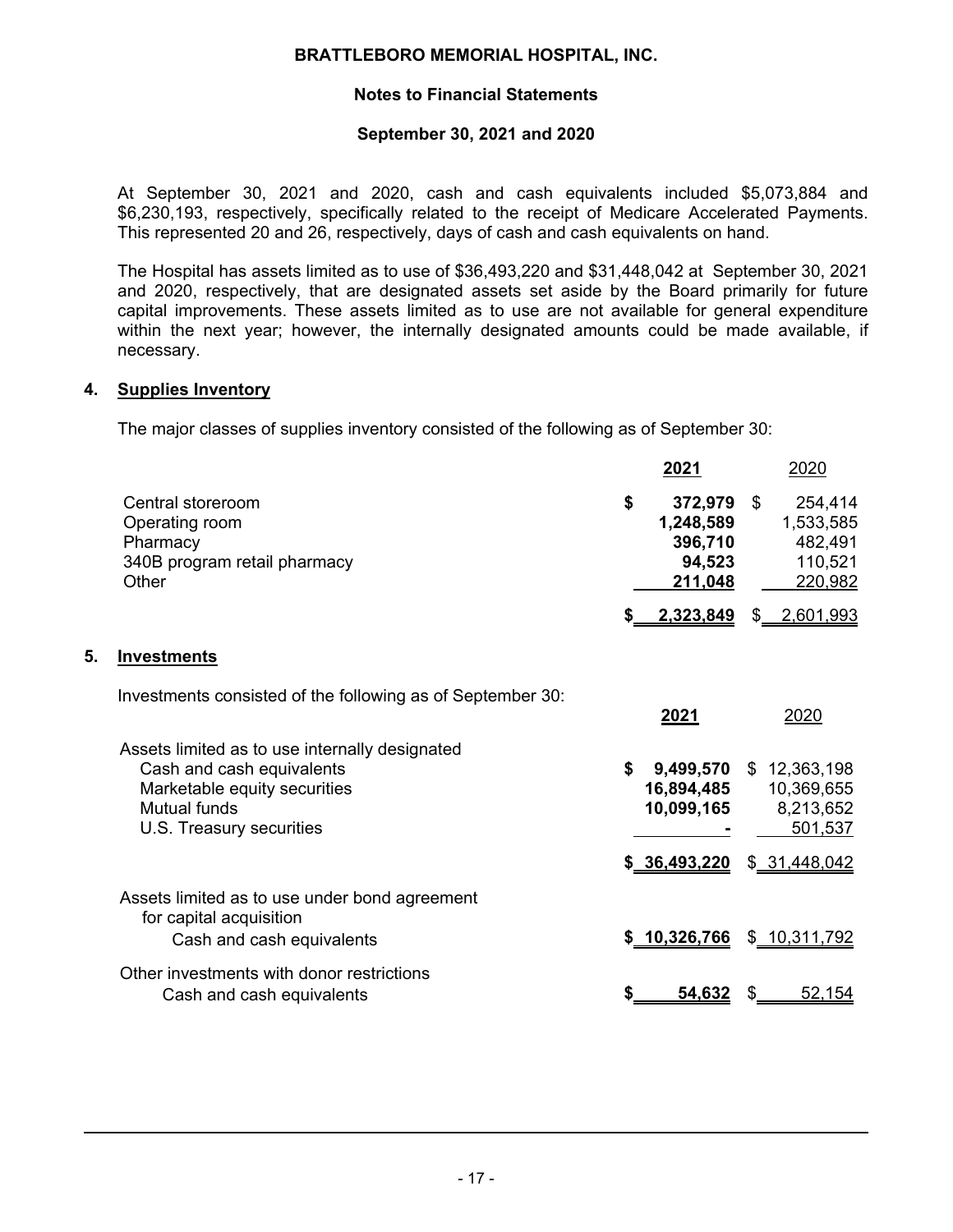# **Notes to Financial Statements**

# **September 30, 2021 and 2020**

Investment income (loss) and gains (losses) on assets limited as to use are comprised of the following:

|                                                                                                                                                           | 2021                   |                         |
|-----------------------------------------------------------------------------------------------------------------------------------------------------------|------------------------|-------------------------|
| Income (loss)<br>Interest and dividend income, net of fees<br>Assets limited as to use internally designated<br>Other investments with donor restrictions | \$<br>284,271<br>2,478 | 454,198<br>S<br>(3,222) |
|                                                                                                                                                           | 286,749                | 450,976                 |
| Net realized gain on investments<br>Assets limited as to use internally designated                                                                        | 972,567                | 182,526                 |
| Total investment income                                                                                                                                   | 1,259,316              | S<br>633,502            |
| Change in net unrealized gains (losses) on investments<br>Assets limited as to use internally designated                                                  | 3,803,188              | S<br>1,629,216          |

#### Funds with Deficiencies

From time to time, the fair value of assets associated with donor-restricted endowment funds may fall below the level of the donors' original gift(s) or what the Uniform Prudent Management of Institutional Funds Act may require the Hospital to retain as a fund of perpetual duration (underwater). The Hospital's policy prohibits appropriating amounts from underwater endowment funds. There were no deficiencies of this nature that are reported in net assets with donor restrictions as of September 30, 2021 and 2020.

## **6. Property and Equipment**

As of September 30, 2021 and 2020, the cost and accumulated depreciation of depreciable assets by major classes of assets were as follows:

|                                  | 2021          | 2020         |
|----------------------------------|---------------|--------------|
| Land                             | \$<br>45,499  | \$<br>45,499 |
| Land improvements                | 2,353,172     | 2,353,172    |
| <b>Building and improvements</b> | 44,090,690    | 43,990,564   |
| Major moveable equipment         | 29,149,444    | 27,737,532   |
| Construction-in-progress         | 11,838,112    | 3,233,127    |
|                                  | 87,476,917    | 77,359,894   |
| Less accumulated depreciation    | 56,418,432    | 53,095,180   |
|                                  | \$ 31,058,485 | \$24,264,714 |

Depreciation expense for the years ended September 30, 2021 and 2020 was \$3,391,903 and \$3,704,053, respectively.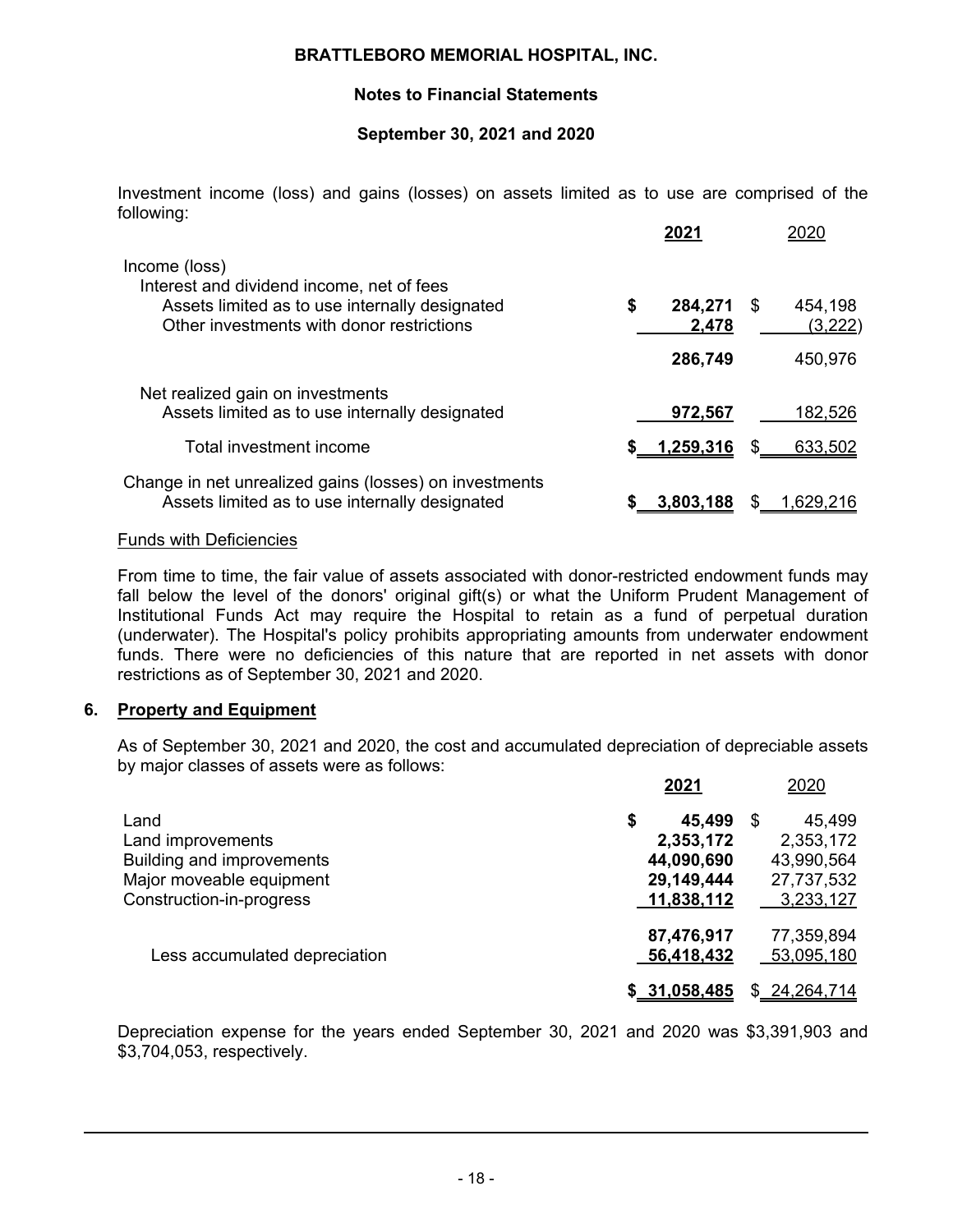# **Notes to Financial Statements**

## **September 30, 2021 and 2020**

# **7. Borrowings**

On December 1, 2019, the Hospital entered into a loan agreement with Vermont Educational and Health Buildings Finance Agency issuing a draw down bond not to exceed \$12,500,000 (Brattleboro Memorial Hospital Project 2019 Series A). The draw down bond is held by People's United Muni Finance Corporation. The proceeds are being used to finance the Hospital's capital improvement project. Interest on the bond is based on monthly rates as determined by the loan and trust agreement. Monthly interest payments began February 1, 2020 on the outstanding principal drawn. Semi-annual principal payments due June and December 1st commence on December 1, 2022 and end on December 1, 2049. The draw down bond is collateralized by the assets of the Hospital.

As part of the loan agreement, the Hospital was required to deposit funds into an equity account held by People's United Bank for the payment of the Hospital's share of the capital improvement project costs in an amount not less than \$10,000,000. Any balance remaining in the equity account at the completion of the capital improvement project will be returned to the Hospital.

On June 1, 2016, the Hospital entered into a loan agreement with Vermont Educational and Health Buildings Finance Agency issuing \$10,500,000 in direct placement bonds (Brattleboro Memorial Hospital Project 2016 Series A). The bonds are held by Peoples United Bank. The proceeds were used to advance refund the previously issued Series 2008 A bonds, terminate the associated swap agreement, and finance the Hospital's capital expenditures. Interest on the bonds is based on monthly rates as determined by the loan and trust agreement. The Hospital may prepay certain of the bonds according to the terms of the loan and trust agreement. The bonds are collateralized by the assets of the Hospital.

There are various restrictive covenants, which include compliance with certain financial ratios and a detail of events constituting defaults. The Hospital is in compliance with these requirements at September 30, 2021.

Long-term debt consisted of the following as of September 30:

|                                                                                                                                                                                                   |   | 2021         | วกวก      |
|---------------------------------------------------------------------------------------------------------------------------------------------------------------------------------------------------|---|--------------|-----------|
| Series 2019 A bond with variable rate interest (1.26794% at<br>September 30, 2021), payable in monthly installments of<br>interest only through December 1, 2022.                                 | S | 2,989,378 \$ | 1,869,551 |
| Series 2016 A bonds with variable rate interest (0.70448%)<br>at September 30, 2021), payable in monthly installments,<br>including interest, of approximately \$92,205 through<br>February 2027. |   | 5,558,962    | 6,534,187 |
| Equipment note payable in 72 monthly installments of \$507<br>including interest (fixed rate of 2.49%), through November<br>2026. Collateralized by the equipment.                                |   | 29,036       |           |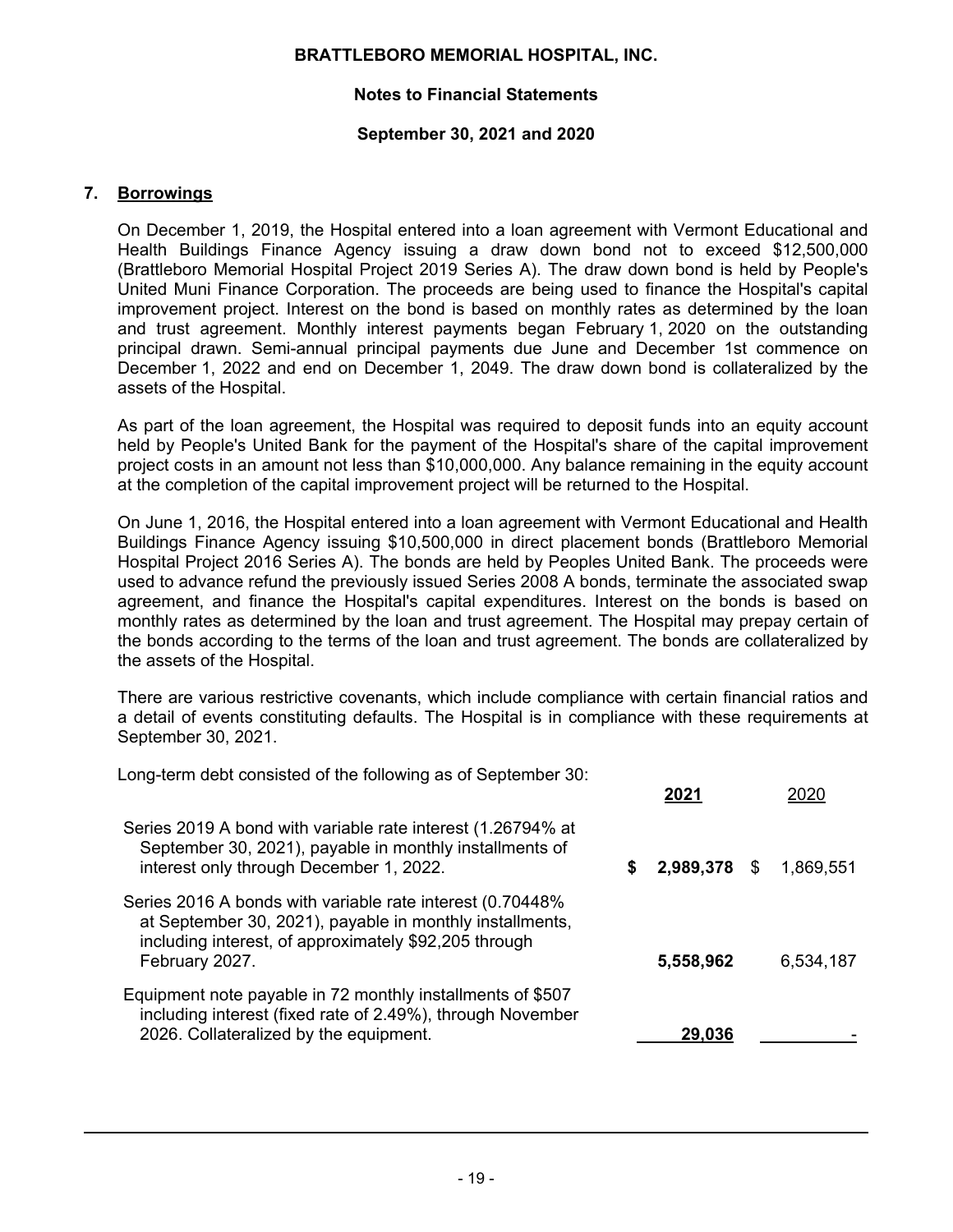# **Notes to Financial Statements**

# **September 30, 2021 and 2020**

|                                                                | 2021                 | 2020                 |
|----------------------------------------------------------------|----------------------|----------------------|
| Total long-term debt before unamortized bond<br>issuance costs | 8,577,376            | 8,403,738            |
| Less: unamortized bond issuance costs                          | 272,320              | 294,838              |
| Total long-term debt<br>Less current portion                   | 8,305,056<br>997,328 | 8,108,900<br>975,403 |
| Total long-term debt, excluding current portion                | 7,307,728            | 7,133,497            |

Maturities for long-term debt in subsequent fiscal years ending September 30 are as follows:

| 2022 (included in current liabilities) | S | 997,328   |
|----------------------------------------|---|-----------|
|                                        |   |           |
| 2023                                   |   | 1,114,429 |
| 2024                                   |   | 1,131,484 |
| 2025                                   |   | 1,149,119 |
| 2026                                   |   | 1,166,401 |
| Thereafter                             |   | 3,018,615 |
|                                        |   |           |
|                                        |   | 8,577,376 |

# **Interest Rate Swap**

In connection with the issuance of the Series 2016 A Bonds, the Hospital entered into an interest rate swap agreement for ten years for \$10,500,000, or 100% of the original bond issue, to hedge the interest rate risk associated with the Series 2016 A Bonds. The notional amount of the swap will amortize such that it is equal to 100% of the outstanding bond balance. The interest rate swap agreement requires the Hospital to pay a bank, the swap counterparty, a fixed rate of 1.0375% in exchange for the counterparty's payment to the Hospital of a variable rate based on 68% of the one-month USD-LIBOR-BBA rate.

The Hospital is required to include the fair value of the swap in the balance sheet, and annual changes, if any, in the fair value of the swap in the statements of operations. For example, during the term of the swap, the annually calculated value of the swap will be reported as an asset if interest rates increase above those expected on the date the swap was entered into (as an unrealized gain in the statements of operations), which will generally be indicative that the net fixed rate the Hospital is paying is below market expectations of rates during the remaining term of the swap. The swap will be reported as a liability (as an unrealized loss in the statements of operations) if interest rates decrease below those expected on the date the swap was entered into, which will generally be indicative that the net fixed rate the Hospital is paying on the swap is above market expectations of rates during the remaining term of the swap. These annual accounting adjustments of value changes in the swap transaction are non-cash recognition requirements, the net effect of which will be zero at the end of the swap's term. The Hospital retains the right to terminate the swap agreement should the need arise. The Hospital recorded the swap at its liability position of \$90,024 and \$191,397 at September 30, 2021 and 2020, respectively.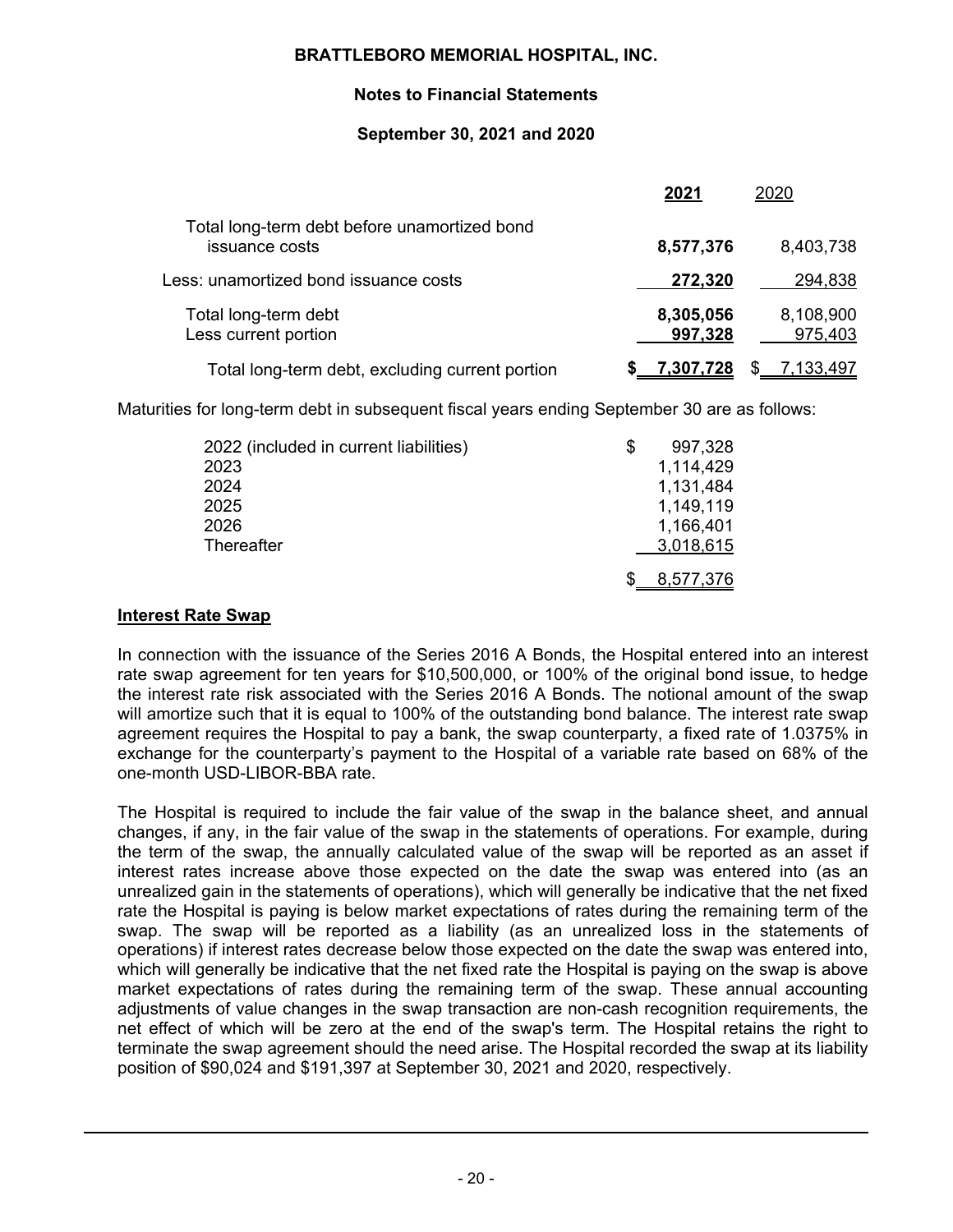# **Notes to Financial Statements**

# **September 30, 2021 and 2020**

# **8. Net Assets With Donor Restrictions**

Net assets with donor restrictions are available for the following purposes at September 30:

|                                                                                                                                           | 2021                       |           | 2020                        |
|-------------------------------------------------------------------------------------------------------------------------------------------|----------------------------|-----------|-----------------------------|
| Funds with donor restrictions temporary in nature<br>Auxiliary programs<br>Charity care<br>Other programs                                 | \$<br>106,086<br>624,293   | 54,632 \$ | 52,154<br>82,381<br>537,771 |
| Total funds maintained with donor restrictions<br>temporary in nature                                                                     | 785,011                    |           | 672,306                     |
| Funds maintained in perpetuity, the income from which is<br>expendable for:<br><b>Medical library</b><br>Capital<br>Unrestricted purposes | 1,202<br>20,000<br>257,840 |           | 1,202<br>20,000<br>257,840  |
| Total funds maintained with donor restrictions<br>held in perpetuity                                                                      | 279,042                    |           | 279,042                     |
| Total net assets with donor restrictions                                                                                                  | 1,064,053<br>S.            |           | 951,348                     |

## **9. Functional Expenses**

The statements of operations report certain expense categories that are attributable to both healthcare services and administrative support. Therefore, these expenses require an allocation on a reasonable basis that is consistently applied. Fringe benefits are allocated based on wages, postage and freight are allocated on the basis of supply costs, and depreciation, interest, utilities and general repairs are allocated based on square footage. Expenses related to healthcare services and administrative support were as follows for the years ended September 30:

| 2021                                                                                                                                                                | Healthcare<br><b>Services</b>                                                    | Administrative<br>Support                                       | <u>Total</u>                                                                  |
|---------------------------------------------------------------------------------------------------------------------------------------------------------------------|----------------------------------------------------------------------------------|-----------------------------------------------------------------|-------------------------------------------------------------------------------|
| Salaries, wages, and benefits<br>Supplies and other<br><b>Contract services</b><br>Depreciation and amortization<br>Health care improvement tax<br>Interest expense | 47,298,512<br>S.<br>14,594,002<br>11,597,371<br>1,213,988<br>4,680,807<br>83,413 | 6,781,653<br>S<br>2,071,715<br>4,079,625<br>2,690,174<br>62,629 | \$54,080,165<br>16,665,717<br>15,676,996<br>3,904,162<br>4,680,807<br>146,042 |
|                                                                                                                                                                     | \$79,468,093                                                                     | \$15,685,796                                                    | \$95,153,889                                                                  |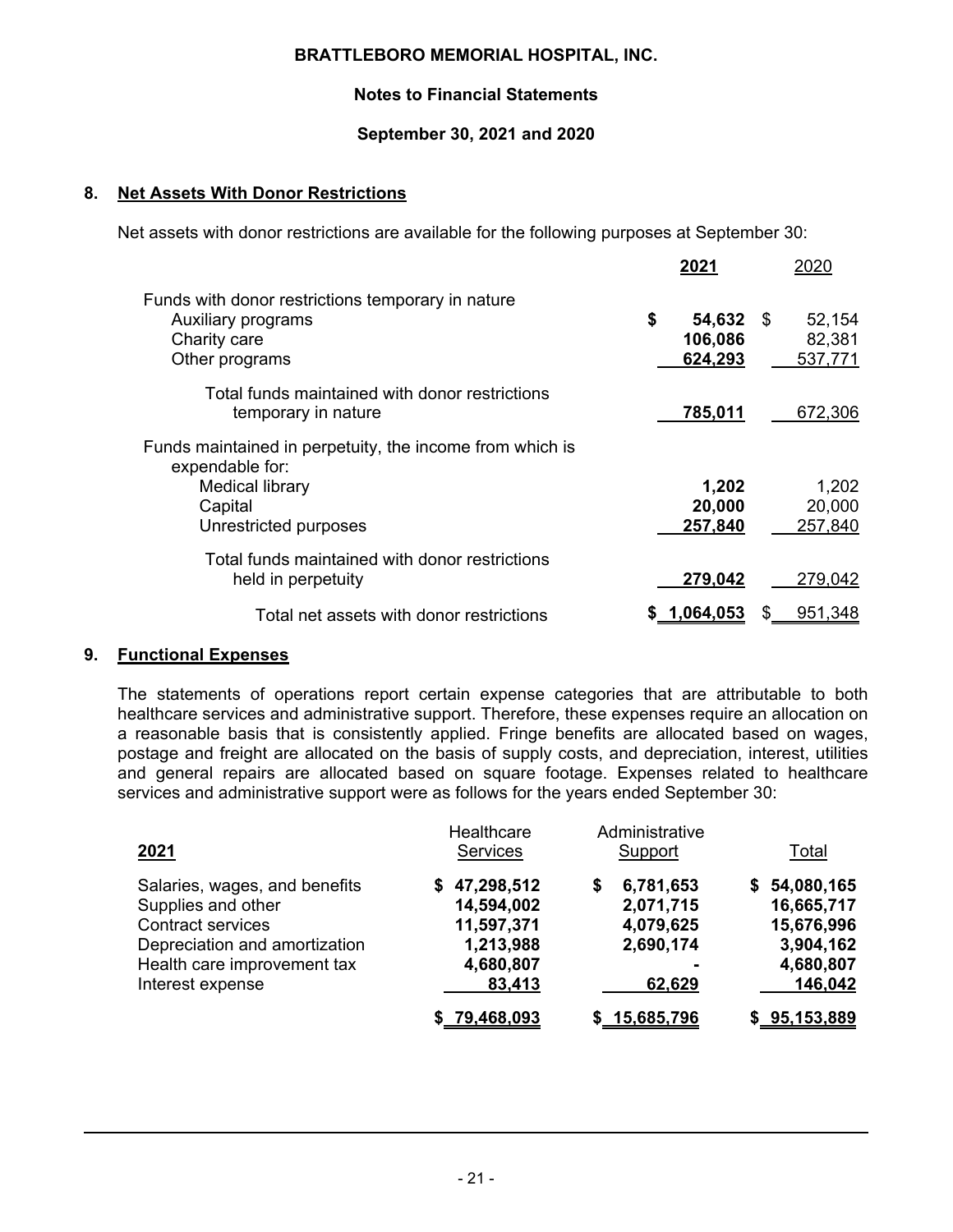# **Notes to Financial Statements**

# **September 30, 2021 and 2020**

| 2020                                                                                                                                                                | Healthcare<br>Services                                                       | Administrative<br>Support                                       | <u>Total</u>                                                                  |
|---------------------------------------------------------------------------------------------------------------------------------------------------------------------|------------------------------------------------------------------------------|-----------------------------------------------------------------|-------------------------------------------------------------------------------|
| Salaries, wages, and benefits<br>Supplies and other<br><b>Contract services</b><br>Depreciation and amortization<br>Health care improvement tax<br>Interest expense | \$45,640,287<br>13,243,740<br>11,639,512<br>2,408,232<br>5,006,382<br>80,130 | 6,541,601<br>S<br>1,879,951<br>4,094,416<br>1,808,138<br>60,163 | \$52,181,888<br>15,123,691<br>15,733,928<br>4,216,370<br>5,006,382<br>140,293 |
|                                                                                                                                                                     | \$78,018,283                                                                 | \$14,384,269                                                    | \$02,402,552                                                                  |

## **10. Concentrations of Credit Risk**

The Hospital grants credit without collateral to its patients, most of whom are local residents and are insured under third-party payor agreements. The mix of receivables from patients and thirdparty payors at September 30, 2021 and 2020 was as follows:

|                          | 2021          | 2020          |
|--------------------------|---------------|---------------|
| Medicare                 | 33%           | 30%           |
| Other third-party payors | 22            | 21            |
| Patient                  | 27            | 29            |
| <b>Blue Cross</b>        | 8             | 9             |
| Medicaid                 | <u> 10</u>    | 11            |
|                          | <u>.100</u> % | <u>.100</u> % |

The Hospital maintains its cash in bank deposit accounts which, at times, may exceed federally insured limits. The Hospital has not experienced any losses in such accounts. The Hospital believes it is not exposed to any significant risk on cash and cash equivalents.

## **11. Health Care Improvement Tax**

Effective July 1, 1991, a health care improvement tax was imposed on hospitals, nursing homes, and home health agencies as part of a program to upgrade services in Vermont. The State of Vermont pays the Hospital with funds received from the health care improvement trust fund and federal matching funds. Hospitals in Vermont are assessed a certain percentage of net patient service revenue which is determined annually by the General Assembly. The following tax was paid and disproportionate share funds received for the years ended September 30:

|                                                                 | 2021                          | 2020                                              |
|-----------------------------------------------------------------|-------------------------------|---------------------------------------------------|
| Disproportionate share received<br>Medicaid assessment expensed |                               | 631,732 \$ 532,030<br>$(4,680,807)$ $(5,006,382)$ |
|                                                                 | \$ (4,049,075) \$ (4,474,352) |                                                   |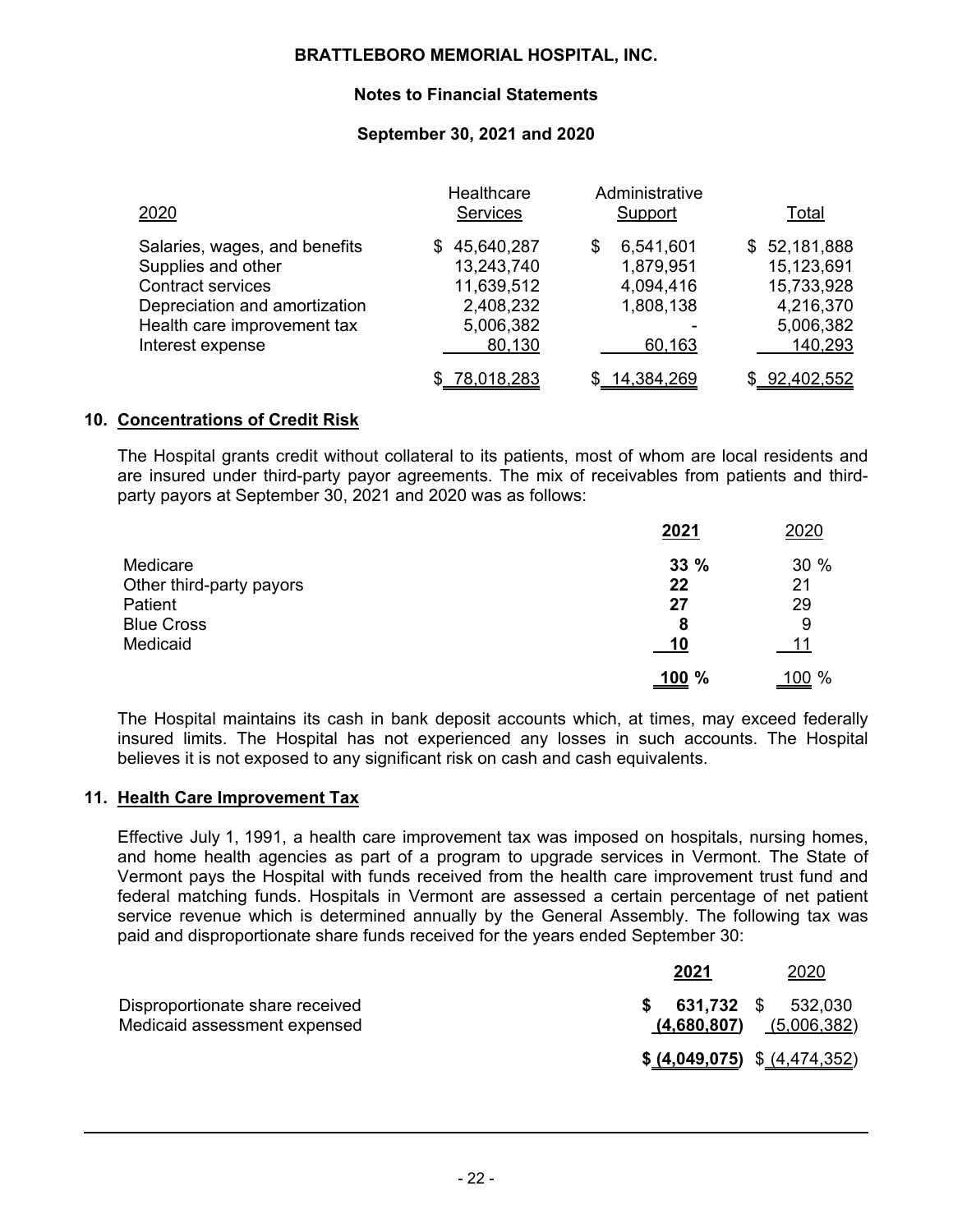# **Notes to Financial Statements**

## **September 30, 2021 and 2020**

# **12. Commitments and Contingencies**

Self-Funded Insurance Plans - The Hospital is self-insured with respect to healthcare coverage. This coverage is used to provide medical health benefits to its eligible employees and their eligible dependents. An accrual for management's estimate of healthcare claims incurred, but not reported, is included in other accrued expenses in the balance sheets.

Professional Liability Insurance - The Hospital is insured against malpractice loss contingencies under a claims-made insurance policy. Should the claims-made policy not be renewed or replaced with equivalent insurance, claims based on occurrence during its term, but reported subsequently, will be uninsured. The Hospital has also created a tail coverage reserve in the event that insurance providers are changed. This reserve was \$338,659 and \$677,618 as of September 30, 2021 and 2020, respectively. The Hospital is subject to complaints, claims and litigation due to potential claims which arise in the normal course of business. FASB ASC 954-450, *Health Care Entities - Contingencies*, provides clarification to companies in the healthcare industry on the accounting for professional liability and similar insurance. ASC 954-450 states that insurance liabilities should not be presented net of insurance recoveries and that an insurance receivable should be recognized on the same basis as the liabilities, subject to the need for a valuation allowance for uncollectible accounts. The Hospital has evaluated its exposure to losses arising from identifiable potential claims and has properly accounted for them in the balance sheets for the years ended September 30, 2021 and 2020.

Litigation - In the normal course of business, the Hospital may be involved in litigation and annual third-party audits. Management, as part of its ongoing risk management, consults with its legal counsel to assess the impact of these matters on the Hospital.

Emergency Department Physician Staffing - The Hospital has an agreement with Dartmouth-Hitchcock Clinic to provide twenty-four hour per day physician staffing for its emergency department. Contract rates are reviewed annually and adjusted, if required, by the mutual consent of both parties. The agreement can be terminated at any time by mutual consent of both parties or by either party with 60-day prior written notification. The agreement renews on an annual basis.

Construction and Renovation Project - In December 2016, the Hospital filed a Certificate of Need (CON) application with the State of Vermont to build a new four story medical office building to be known as the Ron Reed building, renovate the existing operating room suite and perioperative area, and replace the Hospital's three boilers. In October 2017, the State of Vermont approved the CON application and in October 2021, an amended CON was approved to increase the total anticipated cost of the project from approximtaely \$23 million to approximately \$27 million. The Hospital is funding the project using internally designated investments and new tax-exempt borrowings. The Hospital has a construction contract commitment of approximately \$17 million related to the project. The project is expected to be completed in October 2023.

The Hospital has paid or accrued costs of approximately \$10.6 million for the CON project as of September 30, 2021.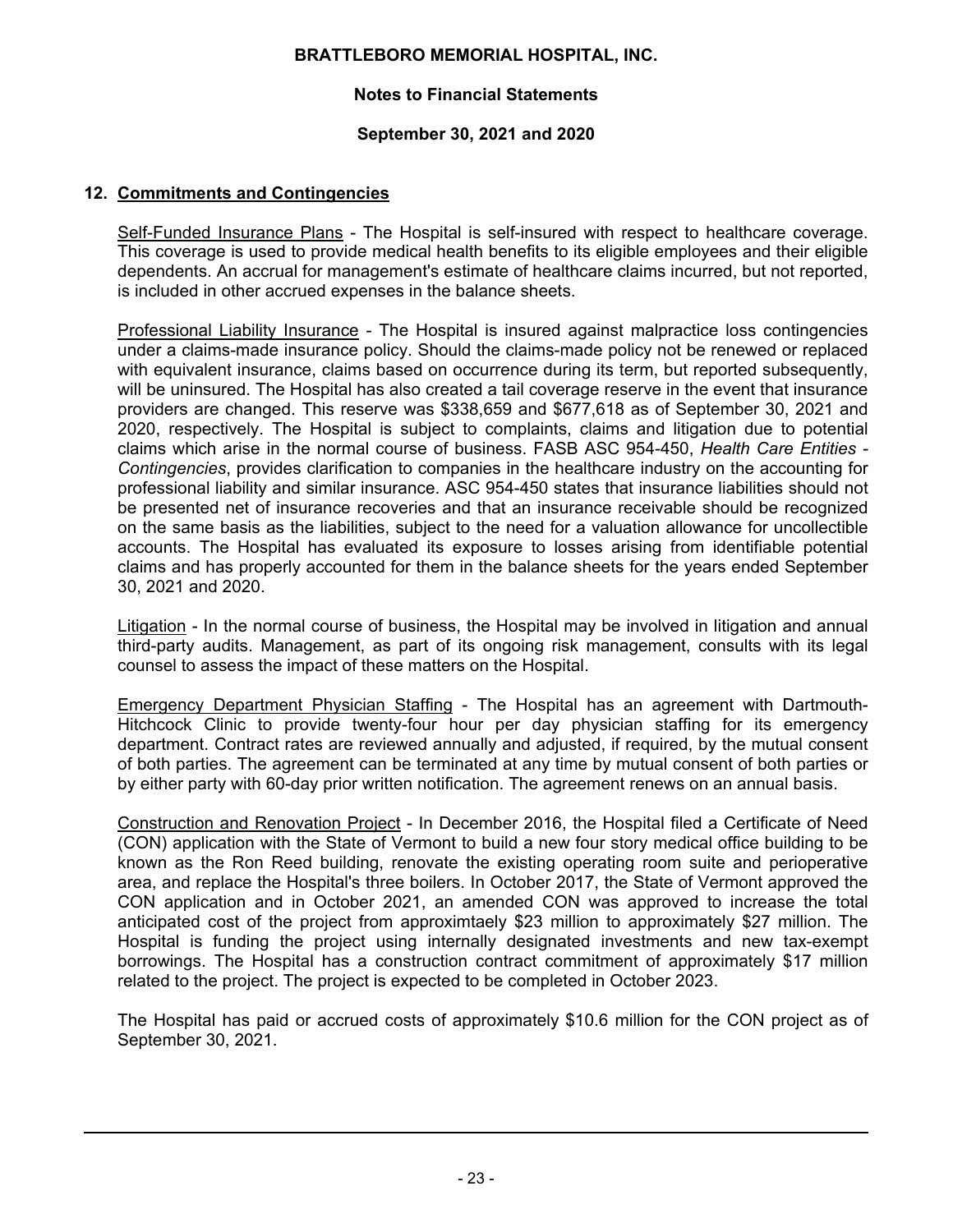# **Notes to Financial Statements**

# **September 30, 2021 and 2020**

Deferred System Development Costs - During 2016, the Hospital entered into an agreement with Cerner Corporation (Cerner) to implement a hospital-wide electronic health record (EHR) system. The Cerner agreement has an initial term of seven years with successive 12-month terms. The costs incurred by the Hospital related to the implementation of the EHR system through June 1, 2017, the date the EHR system was placed in service, have been deferred and are being amortized over the remaining term of the Cerner agreement. Net deferred system development costs as of September 30, 2021 and 2020 were \$725,841 and \$1,238,100, respectively. Associated amortization expense was \$512,259 in 2021 and 2020. The following is a schedule of future amortization of deferred system development costs as of September 30, 2021:

| 2022<br>2023 | S | 512,317<br>213,524 |
|--------------|---|--------------------|
|              | J | 725,841            |

The following schedule reflects the Hospital's minimum payments to Cerner under the agreement for future subscription, transaction, and maintenance services as of September 30, 2021:

| 2022<br>2023 | 756,096<br>121,331 |
|--------------|--------------------|
|              | 877,427            |

# **13. Related Party Transactions**

The Hospital contracts with SVHSC for management services. The Hospital recorded \$1,320,000 and \$1,319,999 in management service expenses in September 30, 2021 and 2020, respectively. As of September 30, 2021 and 2020, the Hospital had a receivable due from SVHSC of \$95,173 and a payable due to SVHSC of \$105,689, respectively.

In accordance with FASB ASC 958, the Hospital has recognized an interest in the net assets of SVHSC for assets donated to SVHSC with the Hospital designated as the beneficiary.

## **14. Retirement Plans**

The Hospital has a defined contribution plan for active employees to which the Hospital contributes 5% of the annual salary of the participating employee. Plan expense for the years ended September 30, 2021 and 2020 was \$1,482,632 and \$1,398,419, respectively.

The Hospital also has a defined contribution plan for active employees to which the Hospital contributes a matching contribution. In order to receive the match, employees must meet certain eligibility requirements. The Hospital matches 100% of elective deferrals to a limit based on years of service. Participants must be employed on the last day of the calendar year in order to receive the match. Plan expense for the years ended September 30, 2021 and 2020 was \$203,662 and \$178,572, respectively.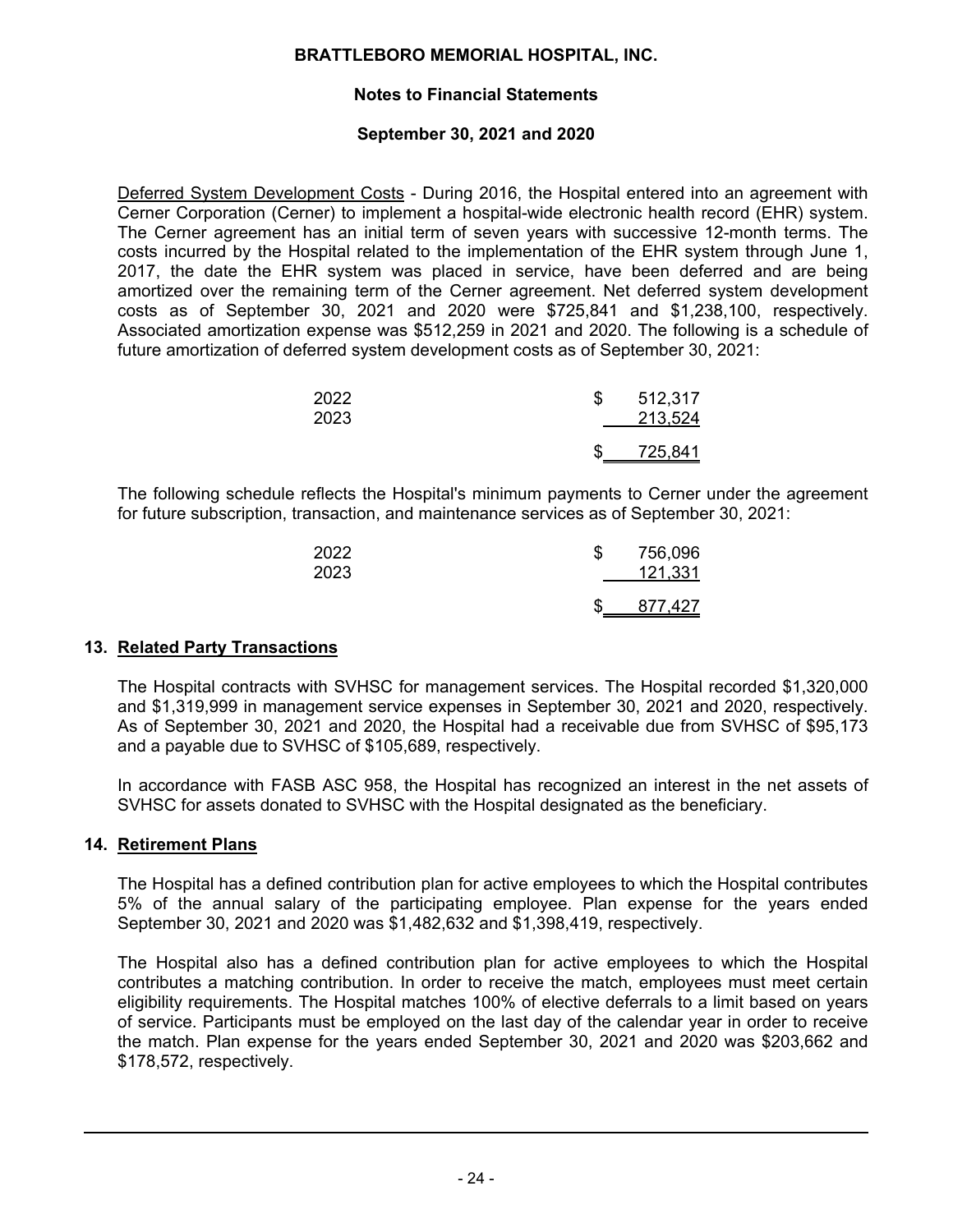# **Notes to Financial Statements**

#### **September 30, 2021 and 2020**

#### **15. Fair Value Measurement**

FASB ASC 820, *Fair Value Measurement*, defines fair value as the exchange price that would be received for an asset or paid to transfer a liability (an exit price) in the principal or most advantageous market for the asset or liability in an orderly transaction between market participants on the measurement date. FASB ASC 820 also establishes a fair value hierarchy which requires an entity to maximize the use of observable inputs and minimize the use of unobservable inputs when measuring fair value. The standard describes three levels of inputs that may be used to measure fair value:

- **Level 1**: Quoted prices (unadjusted) for identical assets or liabilities in active markets that the entity has the ability to access as of the measurement date.
- **Level 2:** Significant other observable inputs other than Level 1 prices, such as quoted prices for similar assets or liabilities, quoted prices in markets that are not active, and other inputs that are observable or can be corroborated by observable market data.
- **Level 3:** Significant unobservable inputs that reflect an entity's own assumptions about the assumptions that market participants would use in pricing an asset or liability.

Assets and liabilities measured at fair value on a recurring basis are summarized below.

|                                 | Fair Value Measurements at September 30, 2021 |                         |             |
|---------------------------------|-----------------------------------------------|-------------------------|-------------|
|                                 |                                               | <b>Quoted Prices</b>    | Significant |
|                                 |                                               | in Active               | Other       |
|                                 |                                               | Markets for             | Observable  |
|                                 |                                               | <b>Identical Assets</b> | Inputs      |
|                                 | Total                                         | (Level 1)               | (Level 2)   |
| Assets:                         |                                               |                         |             |
| Investments                     |                                               |                         |             |
| Cash and short-term investments | \$19,880,968                                  | 19,880,968 \$<br>S.     |             |
| Marketable equity securities    | 16,894,485                                    | 16,894,485              |             |
| Mutual funds                    | 10,099,165                                    | 10,099,165              |             |
| <b>Total assets</b>             | \$46,874,618                                  | \$ 46,874,618           |             |
| Liabilities:                    |                                               |                         |             |
| Interest rate swap              | \$<br>90,024                                  | \$                      | 90,024      |